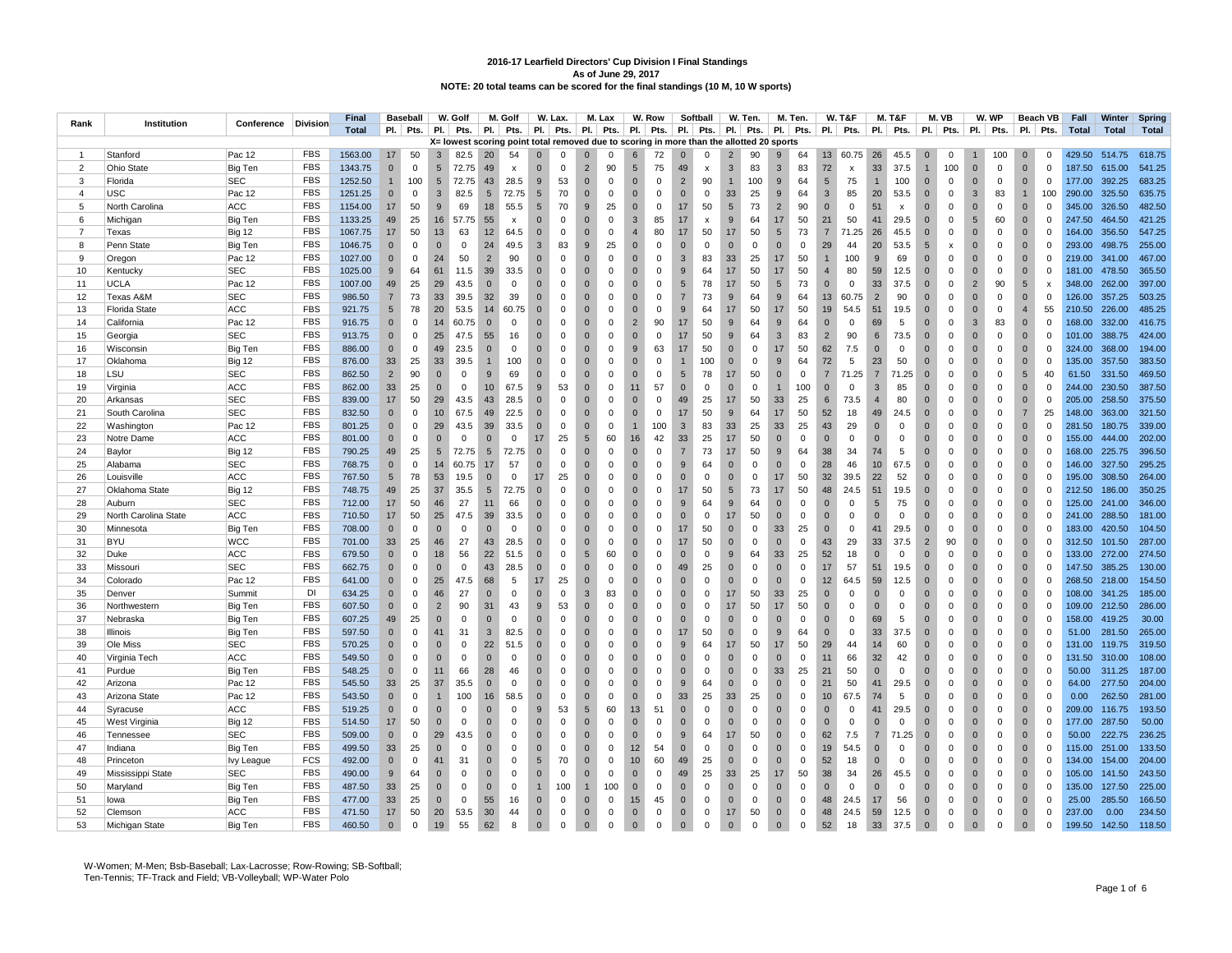|      |                           |                      |                 | <b>Final</b> |              | <b>Baseball</b> |                | W. Golf     |                | M. Golf     |                | W. Lax.             |                | M. Lax       |                | W. Row      |                | Softball     |                | W. Ten.             |                | M. Ten.     |              | <b>W. T&amp;F</b> |                | M. T&F      |                | M. VB       |                | W. WP               |                | <b>Beach VB</b> | Fall         | Winter       | Spring       |
|------|---------------------------|----------------------|-----------------|--------------|--------------|-----------------|----------------|-------------|----------------|-------------|----------------|---------------------|----------------|--------------|----------------|-------------|----------------|--------------|----------------|---------------------|----------------|-------------|--------------|-------------------|----------------|-------------|----------------|-------------|----------------|---------------------|----------------|-----------------|--------------|--------------|--------------|
| Rank | Institution               | Conference           | <b>Division</b> | <b>Total</b> | PI.          | Pts.            | PI.            | Pts.        | PI.            | Pts.        | PI.            | Pts.                | PI.            | Pts.         | PI.            | Pts.        | PI.            | Pts.         | PI.            | Pts.                | PI.            | Pts.        | PI.          | Pts.              | PI.            | Pts.        | PI.            | Pts.        | PI.            | Pts.                | PI.            | Pts.            | <b>Total</b> | <b>Total</b> | <b>Total</b> |
| 54   | Utah                      | Pac 12               | <b>FBS</b>      | 459.50       | $\mathbf{0}$ | $\Omega$        | $\mathbf 0$    | $\Omega$    | $\mathbf{0}$   | $\mathbf 0$ | $\mathbf 0$    | $\Omega$            | $\mathbf 0$    | $^{\circ}$   | $\mathbf{0}$   | $\Omega$    | 9              | 64           | $\mathbf 0$    | $\mathbf 0$         | $\mathbf 0$    | $\Omega$    | 48           | 24.5              | $\mathbf 0$    | $\mathbf 0$ | $\mathbf{0}$   | $\Omega$    |                | $\Omega$            | $\mathbf 0$    | $\Omega$        | 196.00       | 175.00       | 88.50        |
| 55   | <b>Wake Forest</b>        | ACC                  | <b>FBS</b>      | 443.00       | 9            | 64              | 57             | 15.5        | 32             | 39          | $\overline{0}$ | $\mathbf 0$         | $\overline{0}$ | $\mathbf 0$  | $\mathbf 0$    | $\mathbf 0$ | $\overline{0}$ | $\mathsf 0$  | 33             | 25                  | 5              | 73          | 62           | 7.5               | 51             | 19.5        | $\overline{0}$ | $\mathbf 0$ | $\Omega$       | $\mathbf 0$         | $\overline{0}$ | $\mathbf 0$     | 165.00       | 34.50        | 243.50       |
| 56   | Miami (FL                 | <b>ACC</b>           | <b>FBS</b>      | 441.00       | $\Omega$     | $\mathbf 0$     | 16             | 57.75       | $\Omega$       | $\mathbf 0$ | $\mathbf{0}$   | $\mathbf 0$         | $\overline{0}$ | $\mathbf 0$  | $\Omega$       | $\mathbf 0$ | $\Omega$       | $\mathbf 0$  | 17             | 50                  | $\mathbf{0}$   | $\Omega$    | 21           | 50                | $\Omega$       | $\Omega$    | $\Omega$       | $\Omega$    | $\Omega$       | $\mathbf 0$         | $\Omega$       | $\Omega$        | 51.00        | 232.25       | 157.75       |
| 57   | Kansas                    | <b>Big 12</b>        | <b>FBS</b>      | 440.00       | $\mathbf{0}$ | $\mathbf 0$     | $\mathbf 0$    | $\mathbf 0$ | 49             | 22.5        | $\mathbf 0$    | $\mathbf 0$         | $\overline{0}$ | $\mathbf 0$  | $\mathbf 0$    | $\mathbf 0$ | $\overline{0}$ | $\mathbf 0$  | 33             | 25                  | $\overline{0}$ | 0           | 18           | 56                | 11             | 66          | $\overline{0}$ | $\mathbf 0$ | $\Omega$       | $\mathbf 0$         | $\overline{0}$ | $\Omega$        | 130.00       | 140.50       | 169.50       |
|      |                           |                      | <b>FCS</b>      |              | $\mathbf 0$  | $\mathbf 0$     | $\overline{0}$ | $\mathbf 0$ | 73             | 5           |                | $\mathbf 0$         | $\overline{0}$ | $\mathbf 0$  | $\mathbf 0$    | $\mathbf 0$ | $\overline{0}$ | $\mathbf 0$  | $\overline{0}$ | $\mathsf 0$         | $\overline{0}$ | $\mathbf 0$ | 29           |                   | $\overline{0}$ | $\mathbf 0$ | $\mathbf{0}$   | $\mathbf 0$ | $\Omega$       | $\mathbf 0$         | $\overline{0}$ | $\mathbf 0$     |              |              | 49.00        |
| 58   | Harvard                   | lvy League           | <b>FBS</b>      | 432.50       |              |                 |                |             |                |             | $\mathbf{0}$   |                     |                |              |                |             |                |              |                |                     |                |             |              | 44                |                |             |                |             |                |                     |                |                 | 153.00       | 230.50       |              |
| 59   | <b>lowa State</b>         | <b>Big 12</b>        |                 | 428.50       | $\mathbf{0}$ | $\mathbf 0$     | 37             | 35.5        | 18             | 55.5        | $\mathbf{0}$   | $\mathbf 0$         | $\overline{0}$ | $\mathbf 0$  | $\mathbf{0}$   | $\mathbf 0$ | $\Omega$       | $\mathbf 0$  | $\mathbf{0}$   | $\mathbf 0$         | $\mathbf{0}$   | $\mathbf 0$ | 21           | 50                | 65             | 5           | $\mathbf{0}$   | $\mathbf 0$ | $\Omega$       | $\mathbf 0$         | $\mathbf{0}$   | $\Omega$        | 128.50       | 154.00       | 146.00       |
| 60   | <b>TCU</b>                | <b>Big 12</b>        | <b>FBS</b>      | 427.50       | 3            | 83              | 49             | 23.5        | 62             | 8           | $\mathbf 0$    | $\Omega$            | $\overline{0}$ | $\Omega$     | $\mathbf 0$    | $\mathbf 0$ | $\overline{0}$ | $\mathsf 0$  | 17             | 50                  | 5              | 73          | $\mathbf 0$  | $\mathsf 0$       | $\mathbf{0}$   | $\mathbf 0$ | $\overline{0}$ | $\mathbf 0$ | $\mathbf{0}$   | $\mathsf 0$         | $\overline{0}$ | $\Omega$        | 100.00       | 90.00        | 237.50       |
| 61   | New Mexico                | Mountain West        | <b>FBS</b>      | 423.00       | $\Omega$     | $\Omega$        | $\Omega$       | $\mathbf 0$ | 26             | 47.5        | $\Omega$       | $\Omega$            | $\Omega$       | $\Omega$     | $\Omega$       | $\Omega$    | $\Omega$       | $\mathbf 0$  | $\Omega$       | $\mathbf 0$         | $\overline{0}$ | $\Omega$    | 32           | 39.5              | 23             | 50          | $\Omega$       | $\Omega$    | $\Omega$       | $\mathbf 0$         | $\Omega$       | $\Omega$        | 167.00       | 119.00       | 137.00       |
| 62   | Cornell                   | lvy League           | FCS             | 415.50       | $\Omega$     | $\mathbf 0$     | $\mathbf{0}$   | $\mathbf 0$ | $\Omega$       | $\mathbf 0$ | 9              | 53                  | $\overline{0}$ | $\mathbf 0$  | $\mathbf{0}$   | $\mathbf 0$ | $\mathbf{0}$   | $\mathbf 0$  | $\mathbf{0}$   | $\mathbf 0$         | 17             | 50          | $\mathbf{0}$ | $\mathbf 0$       | 26             | 45.5        | $\overline{0}$ | $\mathbf 0$ | $\Omega$       | $\mathbf 0$         | $\mathbf{0}$   | $\Omega$        | 30.00        | 237.00       | 148.50       |
| 63   | Kent State                | MAC                  | <b>FBS</b>      | 400.00       | $\mathbf{0}$ | $\mathbf 0$     | 5              | 72.75       | 21             | 53          | $\mathbf{0}$   | $\mathbf 0$         | $\overline{0}$ | $\mathbf 0$  | $\mathbf 0$    | $\mathbf 0$ | 33             | 25           | $\mathbf{0}$   | $\mathsf 0$         | $\overline{0}$ | $\mathbf 0$ | 13           | 60.75             | 26             | 45.5        | $\mathbf{0}$   | $\mathbf 0$ | $\mathbf{0}$   | $\mathsf 0$         | $\overline{0}$ | $\mathbf 0$     | 25.00        | 118.00       | 257.00       |
| 64   | Vanderbilt                | <b>SEC</b>           | <b>FBS</b>      | 398.50       | 9            | 64              | $\Omega$       | $\mathbf 0$ | 3              | 82.5        | $\Omega$       | $\Omega$            | $\Omega$       | $\Omega$     | $\Omega$       | $\mathbf 0$ | $\overline{0}$ | $\mathbf 0$  | 3              | 83                  | $\overline{0}$ | $\Omega$    | 61           | 13                | $\Omega$       | $\Omega$    | $\Omega$       | $\Omega$    | $\Omega$       | $\mathbf 0$         | $\Omega$       | $\Omega$        | 55.00        | 101.00       | 242.50       |
| 65   | <b>Texas Tech</b>         | <b>Big 12</b>        | <b>FBS</b>      | 396.25       | 17           | 50              | 22             | 52          | 49             | 22.5        | $\mathbf 0$    | $\mathbf 0$         | $\overline{0}$ | $\mathbf 0$  | $\mathbf{0}$   | 0           | $\mathbf{0}$   | $\mathbf 0$  | 5              | 73                  | $\bf{0}$       | 0           | 43           | 29                | 17             | 56          | $\mathbf{0}$   | $\mathbf 0$ | $\mathbf{0}$   | $\mathbf 0$         | $\mathbf{0}$   | $\Omega$        | 25.00        | 88.75        | 282.50       |
| 66   | Kansas State              | <b>Big 12</b>        | <b>FBS</b>      | 378.50       | $\Omega$     | $\Omega$        | 49             | 23.5        | $\Omega$       | $\Omega$    | $\Omega$       | $\Omega$            | $\Omega$       | $\Omega$     | $\Omega$       | $\Omega$    | $\Omega$       | $\Omega$     | $\Omega$       | $\mathbf 0$         | $\Omega$       | $\Omega$    | 9            | 69                | 26             | 45.5        | $\Omega$       | $\Omega$    | $\Omega$       | $\Omega$            | $\Omega$       | $\Omega$        | 95.00        | 145.50       | 138.00       |
| 67   | Air Force                 | Mountain West        | FBS             | 347.00       | $\mathbf{0}$ | $\mathbf 0$     | $\overline{0}$ | $\mathbf 0$ | $\mathbf{0}$   | 0           | $\mathbf 0$    | $\mathbf 0$         | 9              | 25           | $\mathbf{0}$   | $\mathbf 0$ | $\overline{0}$ | $\mathbf 0$  | $\mathbf{0}$   | $\mathbf 0$         | $\overline{0}$ | $\mathbf 0$ | $\Omega$     | $\mathbf 0$       | $\overline{0}$ | $\mathbf 0$ | $\overline{0}$ | $\mathbf 0$ | $\Omega$       | $\mathbf 0$         | $\overline{0}$ | $\Omega$        | 94.00        | 228.00       | 25.00        |
| 68   | Tulsa                     | American             | <b>FBS</b>      | 334.00       | $\mathbf 0$  | $\Omega$        | $\overline{0}$ | $\mathbf 0$ | $\mathbf{0}$   | $\mathbf 0$ | $\mathbf{0}$   | $\mathsf{O}\xspace$ | $\overline{0}$ | $\mathsf 0$  | $\mathbf 0$    | $\mathbf 0$ | 17             | 50           | 33             | 25                  | $\overline{0}$ | $\mathbf 0$ | $\mathbf{0}$ | $\mathsf 0$       | 14             | 60          | $\overline{0}$ | $\mathbf 0$ | $\mathbf{0}$   | $\mathsf{O}\xspace$ | $\overline{0}$ | $\mathbf 0$     | 136.00       | 63.00        | 135.00       |
| 69   | Oregon State              | Pac 12               | <b>FBS</b>      | 333.75       | 3            | 83              | 25             | 47.5        | $\Omega$       | $\Omega$    | $\Omega$       | $\Omega$            | $\Omega$       | $\Omega$     | $\Omega$       | $\Omega$    | 49             | 25           | $\Omega$       | $\mathbf 0$         | $\Omega$       | $\Omega$    | $\Omega$     | $\Omega$          | $\Omega$       | $\Omega$    | $\Omega$       | $\Omega$    | $\Omega$       | $\Omega$            | $\Omega$       | $\Omega$        | 0.00         | 178.25       | 155.50       |
| 70   | Pepperdine                | <b>WCC</b>           | DI              | 327.00       | $\mathbf 0$  | $\mathbf 0$     | 23             | 51          | 13             | 63          | $\mathbf 0$    | $\mathbf 0$         | $\overline{0}$ | $\mathbf 0$  | $\mathbf{0}$   | $\mathbf 0$ | $\overline{0}$ | 0            | 5              | 73                  | $\overline{0}$ | $\mathbf 0$ | $\mathbf{0}$ | $\mathbf 0$       | $\overline{0}$ | $\mathbf 0$ | $\overline{0}$ | $\mathbf 0$ | $\mathbf{0}$   | $\mathbf 0$         | $\overline{2}$ | 90              | 50.00        | 0.00         | 277.00       |
| 71   | <b>Boise State</b>        | Mountain West        | <b>FBS</b>      | 311.75       | $\mathbf 0$  | $\mathsf 0$     | $\overline{0}$ | $\mathbf 0$ | $\mathbf{0}$   | $\mathbf 0$ | $\mathbf{0}$   | $\mathsf{O}\xspace$ | $\overline{0}$ | $\mathsf 0$  | $\mathbf 0$    | $\mathbf 0$ | $\overline{0}$ | $\mathsf 0$  | $\mathbf{0}$   | $\mathsf{O}\xspace$ | $\overline{0}$ | $\mathbf 0$ | 13           | 60.75             | $\overline{0}$ | $\mathbf 0$ | $\overline{0}$ | $\mathbf 0$ | $\mathbf{0}$   | $\mathsf{O}\xspace$ | $\overline{0}$ | $\mathbf 0$     | 130.00       | 121.00       | 60.75        |
| 72   | <b>Boston College</b>     | <b>ACC</b>           | <b>FBS</b>      | 303.00       | $\Omega$     | $\Omega$        | $\Omega$       | $\Omega$    | $\Omega$       | $\Omega$    | $\overline{2}$ | 90                  | $\Omega$       | $\Omega$     | $\Omega$       | $\Omega$    | $\Omega$       | $\Omega$     | $\Omega$       | $\mathbf 0$         | $\overline{0}$ | $\Omega$    | $\Omega$     | $\Omega$          | $\Omega$       | $\Omega$    | $\Omega$       | $\Omega$    | $\Omega$       | $\Omega$            | $\Omega$       | $\Omega$        | 120.00       | 93.00        | 90.00        |
| 73   | Georgetown                | <b>Big East</b>      | <b>FCS</b>      | 297.25       | $\mathbf 0$  | $\mathsf 0$     | 61             | 11.5        | $\mathbf{0}$   | $\mathbf 0$ | $\mathbf{0}$   | $\Omega$            | $\mathbf 0$    | $\mathbf 0$  | $\mathbf 0$    | $\mathbf 0$ | $\mathbf 0$    | $\mathbf 0$  | $\mathbf{0}$   | $\mathsf{O}\xspace$ | $\overline{0}$ | $\mathbf 0$ | $\mathbf{0}$ | $\mathsf 0$       | 12             | 63.75       | $\overline{0}$ | $\mathbf 0$ | $\mathbf{0}$   | $\mathbf 0$         | $\overline{0}$ | $\mathbf 0$     | 166.00       | 56.00        | 75.25        |
| 74   | San Diego State           | <b>Mountain West</b> | <b>FBS</b>      | 278.50       | 33           | 25              | 41             | 31          | 43             | 28.5        | $\Omega$       | $\Omega$            | $\Omega$       | $\mathbf 0$  | $\Omega$       | $\mathbf 0$ | $\Omega$       | $\mathbf 0$  | $\Omega$       | $\mathbf 0$         | $\overline{0}$ | $\mathbf 0$ | 32           | 39.5              | $\Omega$       | $\Omega$    | $\Omega$       | $\Omega$    | $\Omega$       | $\mathbf 0$         | $\Omega$       | $\Omega$        | 74.00        | 80.50        | 124.00       |
| 75   | Navy                      | Patriot              | <b>FBS</b>      | 278.00       | $\Omega$     | $\Omega$        | $\overline{0}$ | $\Omega$    | $\Omega$       | $\Omega$    | 3              | 83                  | $\overline{0}$ | $\Omega$     | 20             | 34          | $\Omega$       | $\Omega$     | $\Omega$       | $\mathbf 0$         | $\overline{0}$ | $\Omega$    | $\Omega$     | 0                 | 59             | 12.5        | $\Omega$       | $\Omega$    | $\Omega$       | $\mathbf 0$         | $\Omega$       | $\Omega$        | 73.00        | 75.50        | 129.50       |
|      |                           |                      | <b>FCS</b>      | 263.00       |              | 50              | $\mathbf 0$    | $\mathbf 0$ | $\mathbf 0$    |             | $\mathbf 0$    | $\mathbf 0$         | 9              | 25           | $\overline{7}$ | 69          | $\mathbf 0$    |              | $\mathbf 0$    | $\mathsf{O}\xspace$ | $\overline{0}$ | $\mathbf 0$ | $\mathbf{0}$ | $\mathsf 0$       | $\overline{0}$ | $\mathbf 0$ | $\mathbf 0$    | $\pmb{0}$   | $\mathbf{0}$   |                     | $\mathbf 0$    | $\mathbf 0$     | 44.00        | 75.00        | 144.00       |
| 76   | Yale                      | lvy League           | <b>FCS</b>      |              | 17           |                 |                |             |                | $\mathbf 0$ |                |                     |                |              |                |             |                | 0            |                |                     |                |             |              |                   |                |             |                |             |                | $\mathbf 0$         |                |                 |              |              |              |
| 77   | Pennsylvania              | <b>Ivy League</b>    |                 | 255.00       | $\Omega$     | $\Omega$        | $\Omega$       | $\Omega$    | $\Omega$       | $\mathbf 0$ | 17             | 25                  | $\overline{0}$ | $\mathbf 0$  | $\Omega$       | $\mathbf 0$ | $\Omega$       | $\mathbf 0$  | $\Omega$       | $\mathbf 0$         | $\overline{0}$ | $\Omega$    | $\Omega$     | $\mathbf 0$       | $\Omega$       | $\Omega$    | $\Omega$       | $\Omega$    | $\Omega$       | $\mathbf 0$         | $\Omega$       | $\Omega$        | 76.00        | 154.00       | 25.00        |
| 78   | New Hampshire             | America East         | FCS             | 253.50       | $\mathbf 0$  | $\mathsf 0$     | $\overline{0}$ | $\mathbf 0$ | $\Omega$       | $\mathbf 0$ | $\mathbf{0}$   | $\Omega$            | $\overline{0}$ | $\Omega$     | $\mathbf{0}$   | $\mathbf 0$ | $\overline{0}$ | $\mathbf 0$  | $\mathbf{0}$   | $\mathsf 0$         | $\overline{0}$ | $\mathbf 0$ | 43           | 29                | $\mathbf{0}$   | $\mathbf 0$ | $\overline{0}$ | $\mathbf 0$ | $\Omega$       | $\mathbf 0$         | $\overline{0}$ | $\Omega$        | 78.00        | 146.50       | 29.00        |
| 79   | Providence                | <b>Big East</b>      | DI              | 252.00       | $\Omega$     | $\mathbf 0$     | $\overline{0}$ | $\Omega$    | $\Omega$       | $\mathbf 0$ | $\Omega$       | $\Omega$            | $\overline{0}$ | $\mathbf 0$  | $\Omega$       | $\mathbf 0$ | $\Omega$       | $\Omega$     | $\Omega$       | $\mathbf 0$         | $\overline{0}$ | $\Omega$    | 72           | 5                 | $\Omega$       | $\Omega$    | $\Omega$       | $\Omega$    | $\Omega$       | $\mathbf 0$         | $\Omega$       | $\Omega$        | 186.00       | 61.00        | 5.00         |
| 80   | <b>UNLV</b>               | Mountain West        | <b>FBS</b>      | 251.25       | $\Omega$     | $\Omega$        | 53             | 19.5        | 5              | 72.75       | $\Omega$       | $\Omega$            | $\overline{0}$ | $\Omega$     | $\mathbf{0}$   | $\mathbf 0$ | $\overline{0}$ | $\Omega$     | $\Omega$       | $\mathbf 0$         | $\overline{0}$ | $\mathbf 0$ | 38           | 34                | $\Omega$       | $\Omega$    | $\mathbf{0}$   | $\mathbf 0$ | $\Omega$       | $\mathbf 0$         | $\overline{0}$ | $\mathbf 0$     | 125.00       | 0.00         | 126.25       |
| 81   | Hawaii                    | <b>Big West</b>      | <b>FBS</b>      | 248.50       | $\mathbf 0$  | $\mathsf 0$     | $\overline{0}$ | $\mathbf 0$ | $\Omega$       | $\mathbf 0$ | $\overline{0}$ | $\Omega$            | $\overline{0}$ | $\mathbf 0$  | $\mathbf{0}$   | $\mathbf 0$ | $\overline{0}$ | $\mathbf 0$  | $\mathbf{0}$   | $\mathsf 0$         | $\overline{0}$ | $\mathbf 0$ | $\mathbf 0$  | $\mathsf 0$       | $\mathbf{0}$   | $\mathbf 0$ | $\overline{3}$ | 55          | $\overline{0}$ | $\mathsf 0$         | 3              | 72.5            | 95.00        | 26.00        | 127.50       |
| 82   | Eastern Michigan          | <b>MAC</b>           | <b>FBS</b>      | 246.00       | $\mathbf{0}$ | $\mathbf 0$     | $\overline{0}$ | $\Omega$    | $\Omega$       | $\mathbf 0$ | $\Omega$       | $\Omega$            | $\overline{0}$ | $\mathbf 0$  | $\mathbf{0}$   | $\mathbf 0$ | $\overline{0}$ | $\mathbf{0}$ | $\Omega$       | $\mathbf 0$         | $\overline{0}$ | $\Omega$    | 32           | 39.5              | $\mathbf{0}$   | $\Omega$    | $\Omega$       | $\Omega$    | $\Omega$       | $\mathbf 0$         | $\Omega$       | $\Omega$        | 120.00       | 86.50        | 39.50        |
| 83   | UTEP                      | Conference USA       | <b>FBS</b>      | 242.50       | $\mathbf{0}$ | $\Omega$        | $\overline{0}$ | $\mathbf 0$ | 49             | 22.5        | $\mathbf 0$    | $\Omega$            | $\overline{0}$ | $\mathbf{0}$ | $\mathbf{0}$   | $\mathbf 0$ | $\overline{0}$ | 0            | $\mathbf 0$    | $\mathsf 0$         | $\overline{0}$ | $\mathbf 0$ | 21           | 50                | 23             | 50          | $\overline{0}$ | $\Omega$    | $\Omega$       | 0                   | $\overline{0}$ | $\Omega$        | 45.00        | 75.00        | 122.50       |
| 84   | Houston                   | American             | <b>FBS</b>      | 241.75       | 17           | 50              | 41             | 31          | 55             | 16          | $\Omega$       | $\Omega$            | $\Omega$       | $\Omega$     | $\Omega$       | $\Omega$    | $\Omega$       | $\mathbf 0$  | $\Omega$       | $\mathbf 0$         | $\Omega$       | $\Omega$    | $\mathbf{0}$ | $\Omega$          | 12             | 63.75       | $\Omega$       | $\Omega$    | $\Omega$       | $\mathbf 0$         | $\Omega$       | $\Omega$        | 25.00        | 56.00        | 160.75       |
| 85   | Cincinnati                | American             | <b>FBS</b>      | 237.50       | $\mathbf{0}$ | $\Omega$        | $\overline{0}$ | $\mathbf 0$ | $\Omega$       | 0           | $\Omega$       | $\Omega$            | $\overline{0}$ | $\mathbf 0$  | $\mathbf{0}$   | $\mathbf 0$ | $\overline{0}$ | 0            | $\mathbf 0$    | $\mathbf 0$         | $\overline{0}$ | 0           | 69           | 5                 | 33             | 37.5        | $\mathbf{0}$   | 0           | $\Omega$       | 0                   | $\overline{0}$ | $\Omega$        | 25.00        | 170.00       | 42.50        |
| 86   | Dartmouth                 | lvy League           | FCS             | 234.00       | $\mathbf{0}$ | $\mathsf 0$     | $\mathbf 0$    | $\mathbf 0$ | $\mathbf 0$    | $\mathbf 0$ | $\mathbf{0}$   | $\mathbf 0$         | $\overline{0}$ | $\mathbf 0$  | $\mathbf{0}$   | 0           | $\mathbf 0$    | $\mathbf 0$  | 33             | 25                  | $\overline{0}$ | $\mathbf 0$ | $\Omega$     | $\mathsf 0$       | $\overline{0}$ | $\mathbf 0$ | $\mathbf{0}$   | $\mathbf 0$ | $\Omega$       | $\mathbf 0$         | $\overline{0}$ | $\mathbf 0$     | 129.00       | 80.00        | 25.00        |
| 87   | James Madison             | CAA                  | <b>FCS</b>      | 228.00       | $\Omega$     | $\mathbf 0$     | $\Omega$       | $\Omega$    | $\Omega$       | $\mathbf 0$ | 9              | 53                  | $\overline{0}$ | $\Omega$     | $\Omega$       | $\mathbf 0$ | 17             | 50           | $\Omega$       | $\mathsf 0$         | $\overline{0}$ | $\Omega$    | $\mathbf{0}$ | $\mathbf 0$       | $\Omega$       | $\Omega$    | $\Omega$       | $\Omega$    | $\Omega$       | $\mathbf 0$         | $\Omega$       | $\Omega$        | 125.00       | 0.00         | 103.00       |
| 88   | Akron                     | MAC                  | <b>FBS</b>      | 226.50       | $\mathbf 0$  | $\Omega$        | $\mathbf 0$    | $\mathbf 0$ | $\mathbf{0}$   | 0           | $\mathbf 0$    | $\Omega$            | $\overline{0}$ | 0            | $\mathbf 0$    | 0           | $\overline{0}$ | 0            | $\mathbf{0}$   | $\mathbf 0$         | $\overline{0}$ | 0           | 32           | 39.5              | 17             | 56          | $\mathbf{0}$   | $\mathbf 0$ | $\Omega$       | 0                   | $\overline{0}$ | $\mathbf 0$     | 50.00        | 81.00        | 95.50        |
| 89   | Albany                    | America East         | <b>FCS</b>      | 224.00       | $\mathbf 0$  | $\mathsf 0$     | $\mathbf 0$    | $\Omega$    | $\mathbf 0$    | $\mathbf 0$ | 17             | 25                  | 5              | 60           | $\mathbf 0$    | $\mathbf 0$ | 49             | 25           | $\mathbf 0$    | $\mathsf{O}\xspace$ | $\overline{0}$ | $\mathbf 0$ | $\Omega$     | $\mathsf 0$       | $\mathbf 0$    | $\Omega$    | $\mathbf 0$    | $\Omega$    | $\Omega$       | $\mathsf{O}\xspace$ | $\mathbf 0$    | $\Omega$        | 89.00        | 25.00        | 110.00       |
| 90   | South Florida             | American             | <b>FBS</b>      | 221.00       | 33           | 25              | $\overline{0}$ | $\mathbf 0$ | 55             | 16          | $\Omega$       | $\Omega$            | $\Omega$       | $\Omega$     | $\Omega$       | $\mathbf 0$ | $\Omega$       | $\Omega$     | 33             | 25                  | 17             | 50          | $\Omega$     | $\Omega$          | $\Omega$       | $\mathbf 0$ | $\Omega$       | $\Omega$    | $\Omega$       | $\mathbf 0$         | $\Omega$       | $\Omega$        | 80.00        | 25.00        | 116.00       |
| 91   | Middle Tennessee State    | Conference USA       | <b>FBS</b>      | 217.50       | $\mathbf{0}$ | $\mathbf 0$     | $\mathbf{0}$   | $\mathbf 0$ | 32             | 39          | $\mathbf{0}$   | $\Omega$            | $\overline{0}$ | $\mathbf 0$  | $\mathbf 0$    | 0           | $\mathbf 0$    | $\mathbf 0$  | $\mathbf{0}$   | $\mathsf 0$         | $\overline{0}$ | $\mathbf 0$ | $\Omega$     | $\mathbf 0$       | $\mathbf{0}$   | $\mathbf 0$ | $\mathbf{0}$   | $\mathbf 0$ | $\Omega$       | $\mathbf 0$         | $\mathbf{0}$   | $\Omega$        | 71.00        | 107.50       | 39.00        |
| 92   | Pittsburgh                | <b>ACC</b>           | <b>FBS</b>      | 216.00       | $\bullet$    | $\mathbf 0$     | $\overline{0}$ | $\Omega$    | $\overline{0}$ | $\mathbf 0$ | $\mathbf{0}$   | $\mathbf 0$         | $\overline{0}$ | $\mathbf 0$  | $\mathbf 0$    | $\mathbf 0$ | $\overline{0}$ | $\mathbf 0$  | $\mathbf{0}$   | $\mathsf 0$         | $\overline{0}$ | $\mathbf 0$ | $\Omega$     | $\mathsf 0$       | 41             | 29.5        | $\overline{0}$ | $\Omega$    | $\Omega$       | $\mathbf 0$         | $\overline{0}$ | $\Omega$        | 75.00        | 111.50       | 29.50        |
| 92   | UConn                     | American             | <b>FBS</b>      | 216.00       | $\Omega$     | $\Omega$        | $\overline{0}$ | 0           | $\Omega$       | $\mathbf 0$ | $\Omega$       | $\Omega$            | $\overline{0}$ | $\Omega$     | $\mathbf 0$    | $\mathbf 0$ | $\overline{0}$ | 0            | $\mathbf{0}$   | $\mathbf 0$         | $\overline{0}$ | $\Omega$    | $\Omega$     | 0                 | $\Omega$       | $\mathbf 0$ | $\Omega$       | $\Omega$    | $\Omega$       | 0                   | $\Omega$       | $\Omega$        | 133.00       | 83.00        | 0.00         |
| 94   | SIU Edwardsville          | OVC                  | DI              | 213.50       | $\mathbf{0}$ | $\mathbf 0$     | $\mathbf 0$    | $\mathbf 0$ | $\mathbf{0}$   | $\mathbf 0$ | $\mathbf{0}$   | $\mathbf 0$         | $\overline{0}$ | $\mathbf 0$  | $\mathbf 0$    | 0           | $\mathbf{0}$   | 0            | 33             | 25                  | $\bf{0}$       | $\mathbf 0$ | $\Omega$     | 0                 | $\mathbf{0}$   | $\mathbf 0$ | $\overline{0}$ | $\mathbf 0$ | $\mathbf{0}$   | $\mathbf 0$         | $\mathbf{0}$   | $\Omega$        | 114.00       | 74.50        | 25.00        |
| 95   | Creighton                 | <b>Big East</b>      | DI              | 212.00       | $\mathbf{0}$ | $\mathbf 0$     | $\overline{0}$ | $\mathbf 0$ | $\mathbf{0}$   | $\mathbf 0$ | $\mathbf{0}$   | $\mathbf 0$         | $\overline{0}$ | $\Omega$     | $\mathbf 0$    | $\mathbf 0$ | $\overline{0}$ | $\mathbf 0$  | $\mathbf{0}$   | $\mathsf 0$         | $\overline{0}$ | 0           | $\Omega$     | $\mathbf 0$       | $\mathbf{0}$   | $\mathbf 0$ | $\mathbf{0}$   | $\mathbf 0$ | $\Omega$       | $\mathbf 0$         | $\overline{0}$ | $\Omega$        | 137.00       | 75.00        | 0.00         |
| 96   | Villanova                 | <b>Big East</b>      | <b>FCS</b>      | 211.00       | $\mathbf 0$  | $\Omega$        | $\overline{0}$ | $\mathbf 0$ | $\Omega$       | $\mathbf 0$ | $\Omega$       | $\Omega$            | $\overline{0}$ | $\mathbf 0$  | $\mathbf 0$    | $\mathbf 0$ | $\overline{0}$ | $\mathbf 0$  | $\overline{0}$ | $\mathsf 0$         | $\overline{0}$ | $\mathbf 0$ | $\Omega$     | $\mathbf 0$       | $\overline{0}$ | $\mathbf 0$ | $\overline{0}$ | $\mathbf 0$ | $\Omega$       | $\mathbf 0$         | $\overline{0}$ | $\mathbf 0$     | 131.00       | 80.00        | 0.00         |
| 97   | <b>UCF</b>                |                      | <b>FBS</b>      | 209.25       | 49           | 25              | 53             | 19.5        | 14             | 60.75       | $\overline{0}$ | $\mathbf 0$         | $\overline{0}$ | $\mathbf 0$  | 18             | 38          | $\Omega$       | $\mathbf 0$  | $\Omega$       | $\mathbf 0$         | 33             | 25          | $\mathbf{0}$ | $\mathbf 0$       | $\Omega$       | $\Omega$    | $\mathbf{0}$   | $\Omega$    | $\Omega$       | $\mathbf 0$         | $\Omega$       | $\Omega$        | 25.00        | 16.00        | 168.25       |
|      |                           | American             | <b>FBS</b>      |              |              | $\Omega$        |                |             |                |             |                | $\Omega$            |                | $\Omega$     | $\mathbf{0}$   |             | $\overline{0}$ |              |                |                     |                |             |              |                   |                | 37.5        |                |             | $\Omega$       |                     |                |                 |              |              |              |
| 98   | Colorado State            | Mountain West        |                 | 209.00       | $\mathbf{0}$ |                 | $\overline{0}$ | $\mathbf 0$ | $\mathbf{0}$   | $\mathbf 0$ | $\mathbf{0}$   |                     | $\overline{0}$ |              |                | $\mathbf 0$ |                | $\mathbf 0$  | $\mathbf{0}$   | $\mathbf 0$         | $\overline{0}$ | $\mathbf 0$ | $\mathbf{0}$ | $\mathsf 0$       | 33             |             | $\overline{0}$ | $\mathbf 0$ |                | $\mathbf 0$         | $\overline{0}$ | $\Omega$        | 107.00       | 64.50        | 37.50        |
| 98   | Furman                    | SoCon                | <b>FCS</b>      | 209.00       | $\mathbf 0$  | $\mathbf 0$     | 12             | 64.5        | $\mathbf{0}$   | $\mathbf 0$ | $\overline{0}$ | $\mathbf 0$         | $\overline{0}$ | $\mathbf 0$  | $\mathbf 0$    | $\mathbf 0$ | $\overline{0}$ | $\mathbf 0$  | 33             | 25                  | $\overline{0}$ | 0           | 52           | 18                | 74             | 5           | $\mathbf 0$    | $\mathbf 0$ | $\Omega$       | $\mathbf 0$         | $\overline{0}$ | $\mathbf 0$     | 56.00        | 40.50        | 112.50       |
| 100  | <b>Florida Gulf Coast</b> | <b>Atlantic Sun</b>  | DI              | 207.50       | 33           | 25              | $\overline{0}$ | $\mathbf 0$ | $\Omega$       | $\mathbf 0$ | $\mathbf{0}$   | $\mathbf 0$         | $\overline{0}$ | $\mathbf 0$  | $\mathbf 0$    | $\mathbf 0$ | $\mathbf{0}$   | $\mathbf 0$  | $\mathbf{0}$   | $\mathbf 0$         | 33             | 25          | $\mathbf{0}$ | $\mathbf 0$       | $\mathbf{0}$   | $\mathbf 0$ | $\mathbf{0}$   | $\mathbf 0$ | $\Omega$       | $\mathbf 0$         | $\overline{0}$ | $\Omega$        | 75.00        | 82.50        | 50.00        |
| 101  | <b>Washington State</b>   | Pac 12               | <b>FBS</b>      | 202.50       | $\mathbf 0$  | $\Omega$        | $\overline{0}$ | $\Omega$    | $\overline{0}$ | $\Omega$    | $\mathbf{0}$   | $\Omega$            | $\overline{0}$ | $\Omega$     | 14             | 48          | $\overline{0}$ | $\mathbf 0$  | $\mathbf{0}$   | $\mathsf 0$         | $\overline{0}$ | $\mathbf 0$ | 52           | 18                | $\mathbf{0}$   | $\mathbf 0$ | $\mathbf{0}$   | $\mathbf 0$ | $\Omega$       | $\mathbf 0$         | $\overline{0}$ | $\mathbf 0$     | 136.50       | 0.00         | 66.00        |
| 102  | Georgia Tech              | <b>ACC</b>           | <b>FBS</b>      | 198.00       | $\mathbf{0}$ | $\mathbf 0$     | $\overline{0}$ | $\mathbf 0$ | 32             | 39          | $\Omega$       | $\Omega$            | $\overline{0}$ | $\mathbf 0$  | $\mathbf{0}$   | $\mathbf 0$ | $\overline{0}$ | $\mathbf 0$  | 9              | 64                  | 17             | 50          | $\mathbf{0}$ | $\mathbf 0$       | $\Omega$       | $\Omega$    | $\mathbf{0}$   | $\mathbf 0$ | $\Omega$       | $\mathbf 0$         | $\overline{0}$ | $\mathbf 0$     | 45.00        | 0.00         | 153.00       |
| 103  | Long Beach State          | <b>Big West</b>      | DI              | 194.00       | 9            | 64              | $\overline{0}$ | $\mathbf 0$ | $\overline{0}$ | $\mathbf 0$ | $\mathbf{0}$   | $\mathbf 0$         | $\overline{0}$ | $\mathbf 0$  | $\mathbf{0}$   | $\mathbf 0$ | $\mathbf{0}$   | $\mathbf 0$  | $\mathbf{0}$   | $\mathbf 0$         | $\overline{0}$ | 0           | $\mathbf 0$  | $\mathbf 0$       | $\mathbf{0}$   | $\mathsf 0$ | $\overline{3}$ | 55          | $\mathbf 0$    | $\mathbf 0$         | $\overline{7}$ | 25              | 25.00        | 25.00        | 144.00       |
| 103  | Samford                   | SoCon                | <b>FCS</b>      | 194.00       | $\Omega$     | $\mathbf 0$     | $\overline{0}$ | $\mathbf 0$ | $\mathbf 0$    | $\mathbf 0$ | $\mathbf{0}$   | $\mathbf 0$         | $\overline{0}$ | $\mathbf 0$  | $\mathbf{0}$   | $\mathbf 0$ | $\overline{0}$ | $\mathbf 0$  | $\mathbf{0}$   | $\mathbf 0$         | $\mathbf 0$    | $\mathbf 0$ | 38           | 34                | 51             | 19.5        | $\mathbf{0}$   | $\mathbf 0$ | $\Omega$       | $\mathbf 0$         | $\overline{0}$ | $\mathbf 0$     | 75.00        | 65.50        | 53.50        |
| 105  | Butler                    | <b>Big East</b>      | <b>FCS</b>      | 191.50       | $\Omega$     | $\Omega$        | $\mathbf 0$    | $\mathbf 0$ | $\mathbf 0$    | $\mathbf 0$ | $\mathbf 0$    | $\mathbf 0$         | $\mathbf 0$    | $\mathbf 0$  | $\mathbf{0}$   | $\mathbf 0$ | $\overline{0}$ | 0            | $\Omega$       | $\mathbf 0$         | 33             | 25          | $\mathbf{0}$ | $\mathbf 0$       | 41             | 29.5        | $\mathbf{0}$   | $\mathbf 0$ | $\Omega$       | 0                   | $\mathbf 0$    | $\Omega$        | 50.00        | 87.00        | 54.50        |
| 106  | Sam Houston State         | Southland            | <b>FCS</b>      | 189.00       | 9            | 64              | $\mathbf 0$    | $\mathbf 0$ | $\mathbf 0$    | $\mathbf 0$ | $\mathbf{0}$   | $\mathsf 0$         | $\mathbf 0$    | $\mathsf 0$  | $\mathbf 0$    | $\mathbf 0$ | $\overline{0}$ | $\mathsf 0$  | $\mathbf{0}$   | $\mathsf 0$         | $\mathbf 0$    | $\mathbf 0$ | $\mathbf 0$  | $\mathsf 0$       | $\mathbf{0}$   | $\mathsf 0$ | $\overline{0}$ | $\mathbf 0$ | $\mathbf 0$    | $\mathsf 0$         | $\mathbf{0}$   | $\mathsf 0$     | 70.00        | 55.00        | 64.00        |
| 107  | South Dakota State        | Summit               | <b>FCS</b>      | 183.50       | $\Omega$     | $\Omega$        | $\Omega$       | $\Omega$    | 73             | 5           | $\Omega$       | $\Omega$            | $\Omega$       | $\Omega$     | $\Omega$       | $\Omega$    | $\Omega$       | $\Omega$     | $\Omega$       | $\Omega$            | $\Omega$       | $\Omega$    | $\Omega$     | $\Omega$          | $\Omega$       | $\Omega$    | $\Omega$       | $\Omega$    | $\Omega$       | $\Omega$            |                | $\Omega$        | 95.00        | 83.50        | 5.00         |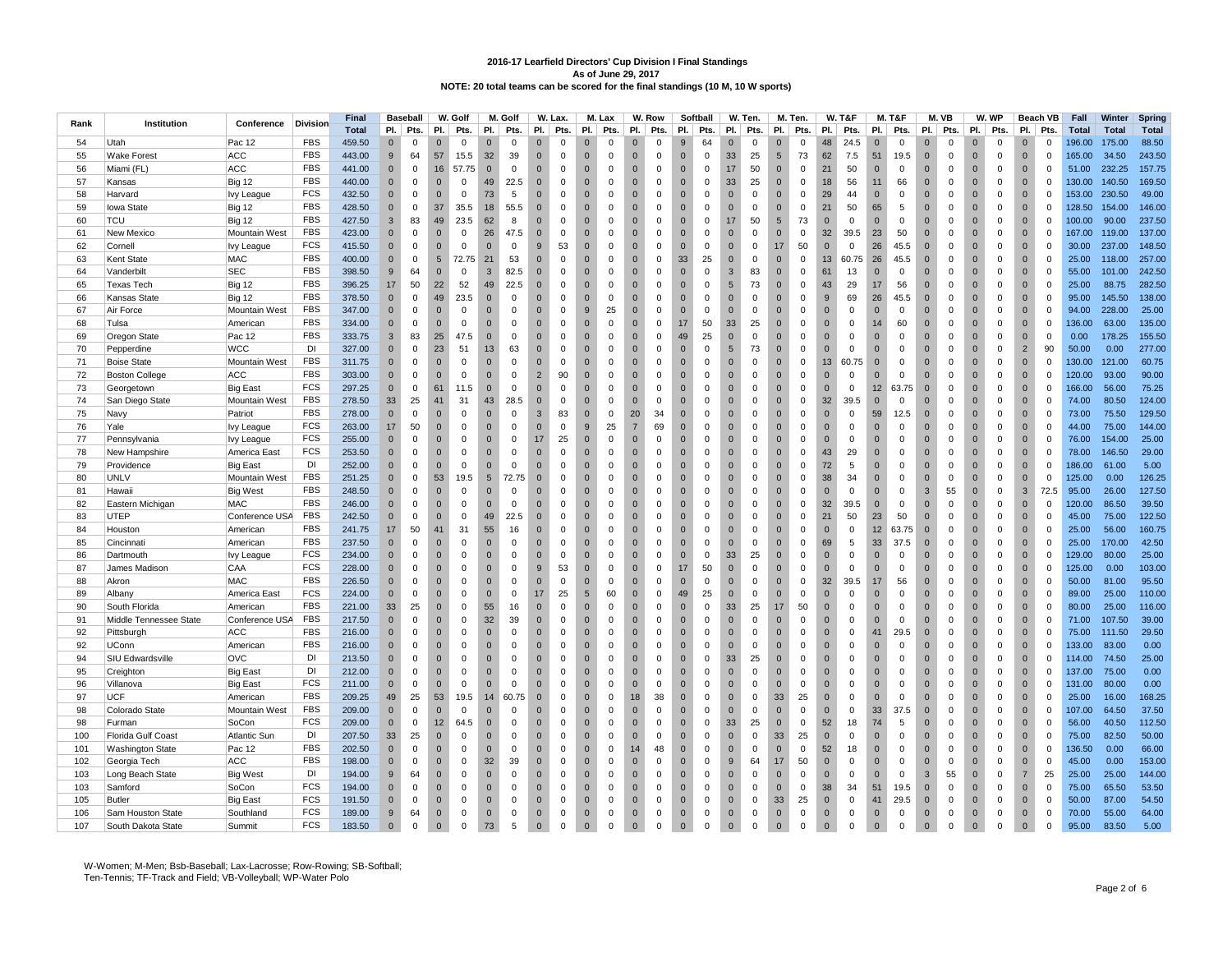|      |                             |                              |                 | Final        |                | <b>Baseball</b> |                | W. Golf      |                | M. Golf      |                | W. Lax.     |                | M. Lax      |              | W. Row      |                | Softball    |                | W. Ten.     |                | M. Ten.     |              | <b>W. T&amp;F</b> |                | M. T&F      |                | M.VB        |              | W. WP        |                | Beach VB    | Fall         | Winter       | Spring       |
|------|-----------------------------|------------------------------|-----------------|--------------|----------------|-----------------|----------------|--------------|----------------|--------------|----------------|-------------|----------------|-------------|--------------|-------------|----------------|-------------|----------------|-------------|----------------|-------------|--------------|-------------------|----------------|-------------|----------------|-------------|--------------|--------------|----------------|-------------|--------------|--------------|--------------|
| Rank | Institution                 | Conference                   | <b>Division</b> | <b>Total</b> | PI.            | Pts.            | PI.            | Pts.         | PI.            | Pts.         | PI.            | Pts.        | PI.            | Pts.        | PI.          | Pts.        | PI.            | Pts.        | PI.            | Pts.        | PI.            | Pts.        | PI.          | Pts.              | PI.            | Pts.        | PI.            | Pts.        | PI.          | Pts.         | PI.            | Pts.        | <b>Total</b> | <b>Total</b> | <b>Total</b> |
| 108  | <b>SMU</b>                  | American                     | <b>FBS</b>      | 178.50       | $\Omega$       | $\Omega$        | 49             | 23.5         | $\Omega$       | $\Omega$     | $\Omega$       | $\Omega$    | $\Omega$       | $\Omega$    | $\Omega$     | $\Omega$    | $\Omega$       | $\Omega$    | $\Omega$       | $\Omega$    | 33             | 25          | $\Omega$     | $\Omega$          | $\Omega$       | $\Omega$    | $\Omega$       | $\Omega$    | $\Omega$     | $\Omega$     | $\Omega$       | $\Omega$    | 105.00       | 25.00        | 48.50        |
| 109  | Columbia                    | lvy League                   | FCS             | 176.00       | $\mathbf{0}$   | $\mathbf 0$     | $\overline{0}$ | $\mathbf 0$  | $\mathbf{0}$   | $\mathbf{0}$ | $\Omega$       | $\mathbf 0$ | $\overline{0}$ | $\Omega$    | $\Omega$     | $\mathbf 0$ | $\mathbf{0}$   | $\mathbf 0$ | $\Omega$       | $\mathbf 0$ | 17             | 50          | $\Omega$     | $\Omega$          | $\Omega$       | $\mathbf 0$ | $\overline{0}$ | $\Omega$    | $\Omega$     | $\mathbf 0$  | $\Omega$       | $\mathbf 0$ | 26.00        | 100.00       | 50.00        |
| 110  | North Dakota State          | Summit                       | FCS             | 169.50       | $\mathbf{0}$   | $\mathsf 0$     | $\mathbf{0}$   | $\mathbf 0$  | $\mathbf 0$    | $\mathbf 0$  | $\mathbf 0$    | $\mathsf 0$ | $\overline{0}$ | $\mathbf 0$ | $\mathbf{0}$ | $\,0\,$     | 33             | 25          | $\mathbf{0}$   | $\mathsf 0$ | $\mathbf 0$    | $\mathbf 0$ | $\mathbf{0}$ | $\mathbf 0$       | 51             | 19.5        | $\bf{0}$       | $\mathbf 0$ | $\mathbf{0}$ | $\mathsf 0$  | $\mathbf{0}$   | $\mathbf 0$ | 83.00        | 42.00        | 44.50        |
| 111  | Delaware                    | CAA                          | <b>FCS</b>      | 165.50       | 49             | 25              | 57             | 15.5         | $\Omega$       | $\Omega$     | $\Omega$       | $\Omega$    | $\Omega$       | $\Omega$    | $\Omega$     | $\Omega$    | $\Omega$       | $\Omega$    | $\Omega$       | $\Omega$    | $\overline{0}$ | $\Omega$    | $\Omega$     | $\Omega$          | $\Omega$       | $\mathbf 0$ | $\mathbf{0}$   | $\Omega$    | $\Omega$     | $\Omega$     | $\Omega$       | $\mathbf 0$ | 125.00       | 0.00         | 40.50        |
| 112  | Massachusetts               | Atlantic 10                  | <b>FBS</b>      | 164.00       | $\mathbf{0}$   | $\mathbf 0$     | $\overline{0}$ | $\mathbf 0$  | $\Omega$       | 0            | 9              | 53          | $\overline{0}$ | $\Omega$    | 21           | 32          | $\mathbf 0$    | 0           | 33             | 25          | $\mathbf{0}$   | 0           | $\Omega$     | $\mathbf 0$       | $\Omega$       | 0           | $\overline{0}$ | $\mathbf 0$ | $\Omega$     | 0            | $\Omega$       | $\mathbf 0$ | 25.00        | 29.00        | 110.00       |
| 113  |                             |                              | FCS             | 158.50       | $\mathbf{0}$   | $\mathsf 0$     | $\overline{0}$ | $\mathbf 0$  | $\mathbf 0$    | $\mathbf 0$  | $\mathbf 0$    | $\mathsf 0$ | $\mathbf{0}$   | $\mathbf 0$ | $\mathbf{0}$ | $\mathbf 0$ | $\mathbf{0}$   | $\mathbf 0$ | $\pmb{0}$      | $\mathsf 0$ | $\mathbf 0$    | $\mathbf 0$ | 32           | 39.5              | 69             | 5           | $\overline{0}$ | $\mathbf 0$ | $\mathbf{0}$ | $\mathsf 0$  | $\mathbf{0}$   | $\mathbf 0$ | 100.00       | 14.00        | 44.50        |
| 114  | Northern Arizona            | <b>Big Sky</b>               | <b>FCS</b>      | 156.50       | $\Omega$       | $\Omega$        | $\Omega$       | $\Omega$     | $\Omega$       | $\Omega$     | $\Omega$       | $\Omega$    | $\overline{0}$ | $\Omega$    | $\Omega$     | $\Omega$    | $\Omega$       | $\Omega$    | 33             | 25          | $\overline{0}$ | $\Omega$    | $\Omega$     | $\Omega$          | $\Omega$       | $\Omega$    | $\mathbf{0}$   | $\Omega$    | $\Omega$     | $\Omega$     | $\Omega$       | $\mathbf 0$ | 90.00        | 41.50        | 25.00        |
|      | Youngstown State            | Horizon League<br><b>WCC</b> | DI              |              | $\mathbf{0}$   | $\mathsf 0$     | $\overline{0}$ | $\mathbf 0$  | $\mathbf{0}$   |              | $\mathbf 0$    | $\mathbf 0$ | $\overline{0}$ | $\Omega$    | 19           |             | $\mathbf{0}$   |             | $\mathbf 0$    | $\mathbf 0$ | $\overline{0}$ | 0           | $\Omega$     | $\mathbf 0$       |                | 5           | $\mathbf{0}$   | $\mathbf 0$ | $\Omega$     |              | $\mathbf{0}$   | $\mathsf 0$ |              | 115.00       | 41.00        |
| 115  | Gonzaga                     |                              | <b>FBS</b>      | 156.00       |                |                 |                |              |                | $\mathbf 0$  |                |             |                |             | $\Omega$     | 36          | $\Omega$       | $\mathbf 0$ |                |             |                |             | $\Omega$     |                   | 69             |             |                |             | $\Omega$     | $\mathbf 0$  |                |             | 0.00         |              |              |
| 116  | Rutgers                     | Big Ten                      |                 | 153.50       | $\Omega$       | $\mathbf 0$     | $\overline{0}$ | $\mathbf 0$  | $\mathbf{0}$   | $\mathbf 0$  | $\Omega$       | $\mathbf 0$ | $\mathbf 0$    | $\Omega$    |              | $\mathbf 0$ |                | $\mathbf 0$ | $\mathbf 0$    | $\mathbf 0$ | $\overline{0}$ | $\mathbf 0$ |              | $\mathbf 0$       | 74             | 5           | $\overline{0}$ | $\mathbf 0$ |              | $\mathsf 0$  | $\Omega$       | $\mathbf 0$ | 50.00        | 98.50        | 5.00         |
| 117  | Vermont                     | America East                 | DI              | 150.00       | $\Omega$       | $\Omega$        | $\overline{0}$ | $\Omega$     | $\Omega$       | $\Omega$     | $\Omega$       | $\Omega$    | $\overline{0}$ | $\Omega$    | $\Omega$     | $\Omega$    | $\Omega$       | $\Omega$    | $\Omega$       | $\Omega$    | $\overline{0}$ | $\Omega$    | $\Omega$     | $\Omega$          | $\mathbf{0}$   | $\mathbf 0$ | $\mathbf{0}$   | $\Omega$    | $\Omega$     | $\mathbf 0$  | $\mathbf{0}$   | $\mathbf 0$ | 50.00        | 100.00       | 0.00         |
| 118  | Arkansas State              | Sun Belt                     | <b>FBS</b>      | 146.00       | $\mathbf{0}$   | $\overline{0}$  | $\overline{0}$ | $\mathbf 0$  | $\mathbf{0}$   | $\mathbf 0$  | $\Omega$       | $\mathbf 0$ | $\overline{0}$ | $\mathbf 0$ | $\mathbf{0}$ | $\mathbf 0$ | $\overline{0}$ | $\mathbf 0$ | $\overline{0}$ | $\mathbf 0$ | $\overline{0}$ | $\mathbf 0$ | $\Omega$     | $\mathbf 0$       | 51             | 19.5        | $\overline{0}$ | $\mathbf 0$ | $\Omega$     | $\mathsf 0$  | $\overline{0}$ | $\mathsf 0$ | 45.00        | 81.50        | 19.50        |
| 119  | Campbell                    | <b>Big South</b>             | FCS             | 145.50       | $\Omega$       | $\mathbf 0$     | 33             | 39.5         | 55             | 16           | $\Omega$       | $\mathbf 0$ | $\overline{0}$ | $\Omega$    | $\mathbf 0$  | $\mathbf 0$ | $\Omega$       | $\Omega$    | $\mathbf{0}$   | $\mathsf 0$ | $\overline{0}$ | $\mathbf 0$ | $\Omega$     | $\mathbf 0$       | 59             | 12.5        | $\overline{0}$ | $\mathbf 0$ | $\Omega$     | $\mathbf 0$  | $\mathbf{0}$   | $\mathbf 0$ | 0.00         | 77.50        | 68.00        |
| 120  | Portland                    | <b>WCC</b>                   | DI              | 145.00       | $\Omega$       | $\mathbf 0$     | $\Omega$       | $\Omega$     | $\Omega$       | $\Omega$     | $\Omega$       | $\Omega$    | $\Omega$       | $\Omega$    | $\Omega$     | $\Omega$    | $\Omega$       | $\Omega$    | $\Omega$       | $\Omega$    | $\mathbf{0}$   | $\Omega$    | $\Omega$     | $\Omega$          | 69             | 5           | $\Omega$       | $\Omega$    | $\Omega$     | $\Omega$     | $\Omega$       | $\mathbf 0$ | 140.00       | 0.00         | 5.00         |
| 121  | Rice                        | Conference USA               | <b>FBS</b>      | 142.50       | 17             | 50              | $\overline{0}$ | $\mathbf 0$  | $\mathbf{0}$   | $\mathbf 0$  | $\overline{0}$ | $\mathbf 0$ | $\overline{0}$ | $\mathbf 0$ | $\mathbf 0$  | $\pmb{0}$   | $\mathbf{0}$   | $\mathbf 0$ | 33             | 25          | 33             | 25          | $\mathbf{0}$ | $\mathbf 0$       | 59             | 12.5        | $\overline{0}$ | $\mathbf 0$ | $\mathbf 0$  | $\mathsf{O}$ | $\mathbf{0}$   | $\mathsf 0$ | 30.00        | 0.00         | 112.50       |
| 122  | lona                        | <b>MAAC</b>                  | DI              | 139.50       | $\Omega$       | $\Omega$        | $\Omega$       | $\Omega$     | $\Omega$       | $\mathbf 0$  | $\Omega$       | $\Omega$    | $\Omega$       | $\Omega$    | $\Omega$     | $\mathbf 0$ | $\Omega$       | $\Omega$    | $\Omega$       | $\mathbf 0$ | $\overline{0}$ | $\Omega$    | $\Omega$     | $\Omega$          | 41             | 29.5        | $\Omega$       | $\Omega$    | $\Omega$     | $\mathbf 0$  | $\Omega$       | $\mathbf 0$ | 67.50        | 42.50        | 29.50        |
| 123  | Troy                        | Sun Belt                     | FBS             | 139.00       | $\Omega$       | $\mathbf{0}$    | 65             | 5            | 32             | 39           | $\Omega$       | $\Omega$    | $\overline{0}$ | $\Omega$    | $\Omega$     | 0           | $\Omega$       | $\Omega$    | $\Omega$       | $\Omega$    | $\overline{0}$ | $\Omega$    | $\Omega$     | $\mathbf 0$       | $\Omega$       | $\Omega$    | $\mathbf{0}$   | $\Omega$    | $\Omega$     | $\mathbf 0$  | $\Omega$       | $\mathbf 0$ | 45.00        | 50.00        | 44.00        |
| 124  | Wyoming                     | Mountain West                | <b>FBS</b>      | 137.00       | $\mathbf 0$    | $\mathsf 0$     | $\overline{0}$ | $\mathbf 0$  | $\mathbf{0}$   | $\mathbf 0$  | $\overline{0}$ | $\mathbf 0$ | $\overline{0}$ | $\mathbf 0$ | $\mathbf{0}$ | $\pmb{0}$   | $\mathbf{0}$   | $\mathbf 0$ | $\mathbf{0}$   | $\mathbf 0$ | $\overline{0}$ | $\mathbf 0$ | $\mathbf{0}$ | $\mathsf 0$       | 41             | 29.5        | $\overline{0}$ | $\mathbf 0$ | $\mathbf{0}$ | $\mathsf 0$  | $\mathbf{0}$   | $\mathsf 0$ | 25.00        | 82.50        | 29.50        |
| 125  | Bucknell                    | Patriot                      | FCS             | 134.00       | $\Omega$       | $\Omega$        | $\overline{0}$ | $\mathbf 0$  | $\Omega$       | $\mathbf 0$  | $\Omega$       | $\Omega$    | $\overline{0}$ | $\Omega$    | $\Omega$     | $\mathbf 0$ | $\Omega$       | $\Omega$    | $\Omega$       | $\Omega$    | $\overline{0}$ | $\mathbf 0$ | $\Omega$     | $\Omega$          | $\Omega$       | $\Omega$    | $\Omega$       | $\Omega$    | $\Omega$     | $\mathbf 0$  | $\Omega$       | $\mathbf 0$ | 50.00        | 84.00        | 0.00         |
| 126  | Marquette                   | <b>Big East</b>              | DI              | 130.00       | $\Omega$       | $\mathbf{0}$    | $\overline{0}$ | $\mathbf 0$  | 73             | 5            | $\Omega$       | $\Omega$    | 9              | 25          | $\Omega$     | $\Omega$    | $\Omega$       | $\Omega$    | $\Omega$       | $\Omega$    | $\overline{0}$ | $\Omega$    | $\Omega$     | $\Omega$          | $\Omega$       | $\Omega$    | $\overline{0}$ | $\Omega$    | $\Omega$     | $\Omega$     | $\Omega$       | $\mathbf 0$ | 50.00        | 50.00        | 30.00        |
| 127  | Towson                      | CAA                          | <b>FCS</b>      | 129.00       | $\mathbf 0$    | $\mathsf 0$     | $\overline{0}$ | $\mathbf 0$  | $\overline{0}$ | 0            | 17             | 25          | 3              | 83          | $\mathbf{0}$ | $\mathbf 0$ | $\mathbf 0$    | $\mathbf 0$ | $\pmb{0}$      | $\pmb{0}$   | $\overline{0}$ | $\mathbf 0$ | $\mathbf{0}$ | $\mathbf 0$       | $\bf{0}$       | $\mathbf 0$ | $\mathbf 0$    | $\mathbf 0$ | $\mathbf{0}$ | $\mathsf 0$  | $\mathbf{0}$   | $\mathsf 0$ | 0.00         | 21.00        | 108.00       |
| 128  | North Dakota                | Big Sky                      | <b>FCS</b>      | 128.00       | $\Omega$       | $\Omega$        | $\overline{0}$ | $\mathbf 0$  | $\Omega$       | $\Omega$     | $\Omega$       | $\Omega$    | $\overline{0}$ | $\Omega$    | $\Omega$     | $\mathbf 0$ | $\Omega$       | $\Omega$    | $\Omega$       | $\Omega$    | $\overline{0}$ | $\mathbf 0$ | $\Omega$     | $\mathbf 0$       | $\Omega$       | $\Omega$    | $\mathbf{0}$   | $\Omega$    | $\Omega$     | $\mathbf 0$  | $\Omega$       | $\mathbf 0$ | 78.00        | 50.00        | 0.00         |
| 129  | Montana State               | <b>Big Sky</b>               | FCS             | 126.00       | $\Omega$       | $\mathbf 0$     | $\overline{0}$ | $\mathbf 0$  | $\Omega$       | $\Omega$     | $\Omega$       | $\mathbf 0$ | $\overline{0}$ | $\Omega$    | $\Omega$     | $\mathbf 0$ | $\Omega$       | $\Omega$    | $\overline{0}$ | $\mathbf 0$ | $\overline{0}$ | $\Omega$    | 43           | 29                | $\overline{0}$ | 0           | $\overline{0}$ | $\mathbf 0$ | $\Omega$     | $\mathbf 0$  | $\mathbf{0}$   | $\mathbf 0$ | 0.00         | 97.00        | 29.00        |
| 130  | Murray State                | OVC                          | <b>FCS</b>      | 125.50       | $\mathbf{0}$   | $\mathbf 0$     | 57             | 15.5         | $\overline{0}$ | $\mathbf 0$  | $\mathbf{0}$   | $\Omega$    | $\overline{0}$ | $\Omega$    | $\mathbf{0}$ | $\mathbf 0$ | $\mathbf{0}$   | $\Omega$    | $\mathbf{0}$   | $\mathbf 0$ | $\mathbf 0$    | $\mathbf 0$ | $\Omega$     | $\mathbf 0$       | $\mathbf{0}$   | $\mathbf 0$ | $\mathbf{0}$   | $\mathbf 0$ | $\Omega$     | $\mathbf 0$  | $\mathbf{0}$   | $\mathbf 0$ | 25.00        | 85.00        | 15.50        |
| 131  | Old Dominion                | Conference USA               | <b>FBS</b>      | 123.50       | $\Omega$       | $\Omega$        | 41             | 31           | $\Omega$       | $\Omega$     | $\Omega$       | $\Omega$    | $\overline{0}$ | $\Omega$    | $\Omega$     | $\mathbf 0$ | $\Omega$       | $\Omega$    | $\Omega$       | $\Omega$    | $\overline{0}$ | $\Omega$    | $\Omega$     | $\mathbf 0$       | $\Omega$       | $\Omega$    | $\mathbf{0}$   | $\Omega$    | $\Omega$     | $\mathbf 0$  | $\Omega$       | $\mathbf 0$ | 45.00        | 47.50        | 31.00        |
| 131  | San Francisco               | <b>WCC</b>                   | DI              | 123.50       | $\Omega$       | $\mathbf 0$     | $\overline{0}$ | $\mathbf 0$  | $\overline{0}$ | $\Omega$     | $\overline{0}$ | $\mathbf 0$ | $\overline{0}$ | $\mathbf 0$ | $\mathbf{0}$ | $\mathbf 0$ | $\mathbf{0}$   | $\Omega$    | $\overline{0}$ | $\mathsf 0$ | $\overline{0}$ | $\mathbf 0$ | 21           | 50                | $\overline{0}$ | $\mathbf 0$ | $\mathbf{0}$   | $\mathbf 0$ | $\Omega$     | $\mathbf 0$  | $\mathbf{0}$   | $\mathsf 0$ | 73.50        | 0.00         | 50.00        |
| 133  | Cal State Fullerton         | <b>Big West</b>              | DI              | 123.00       | $\overline{7}$ | 73              | $\overline{0}$ | $\Omega$     | $\Omega$       | $\Omega$     | $\Omega$       | $\Omega$    | $\overline{0}$ | $\Omega$    | $\Omega$     | $\mathbf 0$ | 17             | 50          | $\Omega$       | $\Omega$    | $\overline{0}$ | $\Omega$    | $\Omega$     | $\mathbf 0$       | $\Omega$       | $\Omega$    | $\mathbf{0}$   | $\Omega$    | $\Omega$     | $\mathbf 0$  | $\Omega$       | $\mathbf 0$ | 0.00         | 0.00         | 123.00       |
| 133  | Xavier                      | <b>Big East</b>              | DI              | 123.00       | 17             | 50              | $\overline{0}$ | $\mathbf 0$  | $\Omega$       | $\Omega$     | $\Omega$       | $\Omega$    | $\overline{0}$ | $\Omega$    | $\Omega$     | $\mathbf 0$ | $\mathbf{0}$   | $\Omega$    | $\Omega$       | $\mathbf 0$ | $\mathbf 0$    | $\Omega$    | $\Omega$     | $\mathbf 0$       | $\Omega$       | $\Omega$    | $\mathbf{0}$   | $\Omega$    | $\Omega$     | $\mathbf 0$  | $\Omega$       | $\mathbf 0$ | 0.00         | 73.00        | 50.00        |
| 135  | Missouri State              | Missouri Valley              | FCS             | 120.00       | 9              | 64              | 65             | 5            | $\overline{0}$ | $\mathbf 0$  | $\overline{0}$ | $\mathbf 0$ | $\overline{0}$ | $\mathbf 0$ | $\mathbf{0}$ | $\mathbf 0$ | $\mathbf{0}$   | $\mathbf 0$ | $\overline{0}$ | $\mathbf 0$ | $\overline{0}$ | 0           | $\mathbf{0}$ | $\mathbf 0$       | $\mathbf{0}$   | $\mathbf 0$ | $\mathbf{0}$   | $\mathbf 0$ | $\Omega$     | $\mathbf 0$  | $\mathbf{0}$   | $\mathbf 0$ | 25.00        | 26.00        | 69.00        |
| 136  | Lehigh                      | Patriot                      | FCS             | 119.50       | $\Omega$       | $\Omega$        | $\overline{0}$ | $\mathbf 0$  | $\Omega$       | $\mathbf 0$  | $\Omega$       | $\Omega$    | $\overline{0}$ | $\Omega$    | $\Omega$     | $\mathbf 0$ | 49             | 25          | $\Omega$       | $\Omega$    | $\overline{0}$ | $\mathbf 0$ | 69           | 5                 | $\Omega$       | $\Omega$    | $\mathbf{0}$   | $\Omega$    | $\Omega$     | $\mathbf 0$  | $\Omega$       | $\mathbf 0$ | 25.00        | 64.50        | 30.00        |
| 137  | Charlotte                   | Conference USA               | <b>FBS</b>      | 117.00       | $\Omega$       | $\mathbf 0$     | $\overline{0}$ | $\mathbf 0$  | $\Omega$       | $\mathbf{0}$ | $\Omega$       | $\Omega$    | $\overline{0}$ | $\Omega$    | $\Omega$     | $\mathbf 0$ | $\Omega$       | $\Omega$    | $\Omega$       | $\mathbf 0$ | $\mathbf 0$    | $\mathbf 0$ | 72           | 5                 | $\Omega$       | $\Omega$    | $\overline{0}$ | $\Omega$    | $\Omega$     | $\mathbf 0$  | $\Omega$       | $\mathbf 0$ | 75.00        | 37.00        | 5.00         |
| 138  | Central Michigan            | MAC                          | <b>FBS</b>      | 115.00       | $\Omega$       | $\mathsf 0$     | $\overline{0}$ | $\mathbf 0$  | $\overline{0}$ | $\mathbf 0$  | $\overline{0}$ | $\mathbf 0$ | $\overline{0}$ | $\mathbf 0$ | $\mathbf{0}$ | $\mathbf 0$ | $\mathbf{0}$   | $\mathbf 0$ | $\overline{0}$ | $\mathsf 0$ | $\mathbf{0}$   | $\mathbf 0$ | $\mathbf{0}$ | $\mathbf 0$       | $\overline{0}$ | $\mathbf 0$ | $\mathbf{0}$   | $\mathbf 0$ | $\mathbf{0}$ | $\mathbf 0$  | $\mathbf{0}$   | $\mathbf 0$ | 25.00        | 90.00        | 0.00         |
| 139  | <b>East Tennessee State</b> | SoCon                        | <b>FCS</b>      | 110.00       | $\mathbf 0$    | $\mathbf 0$     | $\overline{0}$ | $\mathbf 0$  | 68             | 5            | $\Omega$       | $\Omega$    | $\overline{0}$ | $\Omega$    | $\Omega$     | $\mathbf 0$ | 49             | 25          | $\overline{0}$ | $\mathbf 0$ | 33             | 25          | 72           | 5                 | $\Omega$       | $\Omega$    | $\mathbf{0}$   | $\Omega$    | $\Omega$     | $\mathbf 0$  | $\mathbf{0}$   | $\mathbf 0$ | 25.00        | 25.00        | 60.00        |
| 139  | Pacific                     | <b>WCC</b>                   | DI              | 110.00       | $\Omega$       | $\mathbf 0$     | $\overline{0}$ | $\mathbf 0$  | $\overline{0}$ | $\Omega$     | $\Omega$       | $\Omega$    | $\overline{0}$ | $\Omega$    | $\mathbf{0}$ | $\mathbf 0$ | $\mathbf{0}$   | $\Omega$    | $\mathbf{0}$   | $\mathbf 0$ | $\mathbf{0}$   | $\mathbf 0$ | $\Omega$     | $\mathbf 0$       | $\mathbf{0}$   | 0           | $\mathbf{0}$   | $\mathbf 0$ | 5            | 60           | $\mathbf{0}$   | $\mathbf 0$ | 50.00        | 0.00         | 60.00        |
| 139  | Wichita State               | Missouri Valley              | DI              | 110.00       | $\mathbf 0$    | $\mathsf 0$     | $\overline{0}$ | $\mathbf 0$  | 73             | 5            | $\overline{0}$ | $\mathbf 0$ | $\overline{0}$ | $\mathbf 0$ | $\mathbf 0$  | $\mathbf 0$ | $\mathbf{0}$   | $\mathbf 0$ | 33             | 25          | $\mathbf 0$    | $\mathbf 0$ | $\mathbf{0}$ | $\mathbf 0$       | 65             | 5           | $\mathbf{0}$   | $\mathbf 0$ | $\mathbf 0$  | $\mathbf 0$  | $\mathbf{0}$   | $\mathsf 0$ | 25.00        | 50.00        | 35.00        |
| 142  | Memphis                     | American                     | <b>FBS</b>      | 109.00       | $\Omega$       | $\mathbf 0$     | $\overline{0}$ | $\mathbf 0$  | $\Omega$       | $\Omega$     | $\mathbf 0$    | $\Omega$    | $\overline{0}$ | $\Omega$    | $\mathbf 0$  | $\mathbf 0$ | $\Omega$       | $\Omega$    | $\mathbf 0$    | $\mathbf 0$ | 33             | 25          | 38           | 34                | $\mathbf 0$    | $\Omega$    | $\mathbf{0}$   | $\Omega$    | $\Omega$     | $\mathbf 0$  | $\mathbf{0}$   | $\mathbf 0$ | 50.00        | 0.00         | 59.00        |
| 143  | Eastern Washington          | <b>Big Sky</b>               | FCS             | 108.00       | $\mathbf{0}$   | $\mathsf 0$     | $\overline{0}$ | $\mathbf 0$  | $\overline{0}$ | 0            | $\mathbf{0}$   | $\Omega$    | $\overline{0}$ | $\Omega$    | $\mathbf 0$  | $\mathbf 0$ | $\overline{0}$ | $\mathbf 0$ | $\mathbf{0}$   | $\mathsf 0$ | $\overline{0}$ | $\mathbf 0$ | $\mathbf{0}$ | $\mathbf 0$       | $\mathbf{0}$   | $\mathbf 0$ | $\mathbf{0}$   | $\mathbf 0$ | $\mathbf{0}$ | $\mathsf 0$  | $\mathbf{0}$   | $\mathbf 0$ | 108.00       | 0.00         | 0.00         |
| 143  | Jacksonville State          | <b>OVC</b>                   | <b>FCS</b>      | 108.00       | $\Omega$       | $\Omega$        | $\Omega$       | $\mathbf 0$  | 68             | 5            | $\Omega$       | $\Omega$    | $\Omega$       | $\Omega$    | $\Omega$     | $\Omega$    | 33             | 25          | $\Omega$       | $\Omega$    | $\Omega$       | $\Omega$    | $\Omega$     | $\Omega$          | $\Omega$       | $\Omega$    | $\Omega$       | $\Omega$    | $\Omega$     | $\Omega$     | $\Omega$       | $\mathbf 0$ | 53.00        | 25.00        | 30.00        |
| 145  | Northern Iowa               | Missouri Valley              | <b>FCS</b>      | 106.00       | $\Omega$       | $\mathbf 0$     | $\mathbf{0}$   | $\mathbf 0$  | $\Omega$       | $\mathbf{0}$ | $\Omega$       | $\Omega$    | $\overline{0}$ | $\Omega$    | $\Omega$     | $\mathbf 0$ | $\overline{0}$ | $\mathbf 0$ | $\Omega$       | $\Omega$    | $\mathbf{0}$   | $\Omega$    | $\Omega$     | 0                 | $\Omega$       | $\Omega$    | $\overline{0}$ | $\Omega$    | $\Omega$     | $\mathbf 0$  | $\mathbf{0}$   | $\mathbf 0$ | 25.00        | 81.00        | 0.00         |
| 146  | <b>Texas Southern</b>       | <b>SWAC</b>                  | <b>FCS</b>      | 105.00       | 49             | 25              | 69             | 5            | $\overline{0}$ | $\mathbf 0$  | $\mathbf{0}$   | $\mathbf 0$ | $\overline{0}$ | $\Omega$    | $\mathbf{0}$ | $\mathbf 0$ | 49             | 25          | $\mathbf{0}$   | $\mathbf 0$ | $\mathbf 0$    | $\mathbf 0$ | $\mathbf{0}$ | $\mathbf 0$       | $\mathbf{0}$   | $\mathbf 0$ | $\overline{0}$ | $\mathbf 0$ | $\mathbf 0$  | $\mathbf 0$  | $\mathbf{0}$   | $\mathsf 0$ | 0.00         | 50.00        | 55.00        |
| 147  | Miami (OH)                  | <b>MAC</b>                   | <b>FBS</b>      | 104.00       | $\Omega$       | $\Omega$        | $\Omega$       | $\Omega$     | $\Omega$       | $\Omega$     | $\Omega$       | $\Omega$    | $\Omega$       | $\Omega$    | $\Omega$     | $\Omega$    | $\Omega$       | $\Omega$    | $\Omega$       | $\Omega$    | $\Omega$       | $\Omega$    | $\Omega$     | $\Omega$          | 65             | 5           | $\Omega$       | $\Omega$    | $\Omega$     | $\Omega$     | $\Omega$       | $\mathbf 0$ | 50.00        | 49.00        | 5.00         |
| 148  | San Diego                   | <b>WCC</b>                   | FCS             | 103.00       | $\Omega$       | $\mathbf 0$     | $\mathbf 0$    | $\Omega$     | $\Omega$       | $\mathbf 0$  | $\Omega$       | $\mathbf 0$ | $\mathbf{0}$   | $\Omega$    | $\mathbf{0}$ | $\mathbf 0$ | $\Omega$       | $\mathbf 0$ | $\Omega$       | $\mathbf 0$ | 33             | 25          | $\Omega$     | 0                 | $\mathbf{0}$   | $\Omega$    | $\overline{0}$ | $\Omega$    | $\Omega$     | $\mathbf 0$  | $\mathbf{0}$   | $\mathbf 0$ | 78.00        | 0.00         | 25.00        |
| 149  | Jacksonville                | <b>Atlantic Sun</b>          | <b>FCS</b>      | 102.50       | $\mathbf{0}$   | $\mathsf 0$     | $\overline{0}$ | $\mathbf 0$  | 26             | 47.5         | 17             | 25          | $\overline{0}$ | $\mathbf 0$ | 22           | 30          | $\overline{0}$ | $\mathbf 0$ | $\mathbf{0}$   | $\mathsf 0$ | $\overline{0}$ | $\mathbf 0$ | $\mathbf 0$  | $\mathbf 0$       | $\bf{0}$       | $\mathbf 0$ | $\overline{0}$ | $\mathbf 0$ | $\mathbf 0$  | $\mathbf 0$  | $\mathbf{0}$   | $\mathsf 0$ | 0.00         | 0.00         | 102.50       |
| 150  | Coastal Carolina            | Sun Belt                     | <b>FCS</b>      | 100.00       | $\Omega$       | $\Omega$        | $\Omega$       | $\mathbf 0$  | $\Omega$       | $\Omega$     | $\Omega$       | $\Omega$    | $\Omega$       | $\Omega$    | $\Omega$     | $\Omega$    | $\Omega$       | $\Omega$    | $\Omega$       | $\Omega$    | $\overline{0}$ | $\Omega$    | $\Omega$     | $\Omega$          | $\Omega$       | $\Omega$    | $\Omega$       | $\Omega$    | $\Omega$     | $\Omega$     | $\Omega$       | $\mathbf 0$ | 100.00       | 0.00         | 0.00         |
| 150  | Dayton                      | Atlantic 10                  | FCS             | 100.00       | $\Omega$       | $\mathbf 0$     | $\overline{0}$ | $\mathbf{0}$ | $\Omega$       | $\mathbf{0}$ | $\Omega$       | $\Omega$    | $\overline{0}$ | $\Omega$    | $\mathbf{0}$ | 0           | $\overline{0}$ | $\mathbf 0$ | $\mathbf{0}$   | $\mathbf 0$ | $\mathbf 0$    | $\Omega$    | $\Omega$     | 0                 | $\mathbf{0}$   | $\Omega$    | $\overline{0}$ | $\mathbf 0$ | $\Omega$     | 0            | $\mathbf{0}$   | $\mathbf 0$ | 50.00        | 50.00        | 0.00         |
| 150  | DePaul                      | <b>Big East</b>              | DI              | 100.00       | $\mathbf{0}$   | $\mathsf 0$     | $\overline{0}$ | $\mathbf 0$  | $\mathbf{0}$   | $\mathbf 0$  | $\mathbf{0}$   | $\mathsf 0$ | $\overline{0}$ | $\mathbf 0$ | $\mathbf{0}$ | $\mathbf 0$ | 49             | 25          | 33             | 25          | $\mathbf 0$    | $\mathbf 0$ | $\mathbf{0}$ | $\mathbf 0$       | $\bf{0}$       | $\mathbf 0$ | $\overline{0}$ | $\mathbf 0$ | $\mathbf{0}$ | $\pmb{0}$    | $\mathbf{0}$   | $\mathsf 0$ | 0.00         | 50.00        | 50.00        |
| 153  |                             |                              | <b>FCS</b>      | 99.00        | $\Omega$       | $\Omega$        | $\Omega$       | $\mathbf 0$  | $\Omega$       | $\Omega$     | $\Omega$       | $\Omega$    | $\Omega$       | $\Omega$    | $\Omega$     | $\mathbf 0$ | $\Omega$       | $\Omega$    | $\Omega$       | $\Omega$    | $\overline{0}$ | $\Omega$    | $\Omega$     | $\Omega$          | $\Omega$       | $\Omega$    | $\mathbf{0}$   | $\Omega$    | $\Omega$     | $\Omega$     | $\Omega$       | $\mathbf 0$ | 47.00        | 52.00        | 0.00         |
|      | Southern Utah               | <b>Big Sky</b>               | DI              | 97.00        | 49             |                 | $\overline{0}$ | $\mathbf 0$  | $\overline{0}$ | $\mathbf 0$  | $\mathbf{0}$   | $\mathbf 0$ | $\overline{0}$ | $\mathbf 0$ | $\mathbf{0}$ |             | $\mathbf{0}$   |             | $\mathbf{0}$   | $\mathbf 0$ |                | $\mathbf 0$ | $\mathbf{0}$ | $\mathbf 0$       | $\mathbf{0}$   | $\mathbf 0$ | $\overline{0}$ | $\mathbf 0$ | $\mathbf{0}$ |              | $\mathbf{0}$   | $\mathbf 0$ | 0.00         | 72.00        | 25.00        |
| 154  | St. John's (NY)             | <b>Big East</b>              | <b>FBS</b>      |              |                | 25              |                |              |                |              |                |             |                |             |              | $\,0\,$     |                | 0           |                |             | $\mathbf 0$    |             |              |                   |                |             |                |             |              | $\mathsf 0$  |                |             |              |              |              |
| 155  | Idaho                       | Sun Belt                     | <b>FBS</b>      | 95.00        | $\mathbf{0}$   | $\overline{0}$  | $\overline{0}$ | $\mathbf 0$  | $\mathbf{0}$   | $\mathbf 0$  | $\overline{0}$ | $\mathbf 0$ | $\overline{0}$ | $\mathbf 0$ | $\mathbf{0}$ | $\mathbf 0$ | $\overline{0}$ | $\mathbf 0$ | 33             | 25          | 33             | 25          | $\mathbf{0}$ | $\mathbf 0$       | $\mathbf{0}$   | $\mathbf 0$ | $\mathbf{0}$   | $\mathbf 0$ | $\mathbf{0}$ | $\mathbf 0$  | $\mathbf{0}$   | $\mathsf 0$ | 45.00        | 0.00         | 50.00        |
| 155  | Southern Mississippi        | Conference USA               | <b>FBS</b>      | 95.00        | 17             | 50              | $\Omega$       | 0            | $\Omega$       | $\mathbf 0$  | $\Omega$       | $\Omega$    | $\Omega$       | $\Omega$    | $\Omega$     | $\Omega$    | $\Omega$       | $\Omega$    | $\Omega$       | $\Omega$    | $\overline{0}$ | $\Omega$    | $\Omega$     | $\Omega$          | $\Omega$       | $\Omega$    | $\mathbf{0}$   | $\Omega$    | $\Omega$     | $\mathbf 0$  | $\Omega$       | $\mathbf 0$ | 45.00        | 0.00         | 50.00        |
| 155  | Western Kentucky            | Conference USA               |                 | 95.00        | $\mathbf{0}$   | $\mathbf 0$     | $\mathbf{0}$   | $\mathbf 0$  | $\mathbf 0$    | $\mathsf 0$  | $\mathbf{0}$   | $\mathsf 0$ | $\mathbf{0}$   | $\mathbf 0$ | $\mathbf{0}$ | $\mathbf 0$ | $\overline{0}$ | $\mathbf 0$ | $\mathbf{0}$   | $\mathsf 0$ | $\mathbf{0}$   | $\mathbf 0$ | $\mathbf{0}$ | 0                 | $\mathbf{0}$   | $\mathbf 0$ | $\overline{0}$ | $\mathbf 0$ | $\mathbf{0}$ | $\mathsf{O}$ | $\mathbf{0}$   | $\mathsf 0$ | 70.00        | 25.00        | 0.00         |
| 158  | <b>New Mexico State</b>     | <b>WAC</b>                   | <b>FBS</b>      | 94.50        | $\Omega$       | $\Omega$        | 53             | 19.5         | $\Omega$       | $\Omega$     | $\Omega$       | $\Omega$    | $\Omega$       | $\Omega$    | $\Omega$     | $\Omega$    | 49             | 25          | $\Omega$       | $\Omega$    | $\overline{0}$ | $\Omega$    | $\Omega$     | $\Omega$          | $\Omega$       | $\Omega$    | $\mathbf{0}$   | $\Omega$    | $\Omega$     | $\Omega$     | $\Omega$       | $\mathbf 0$ | 0.00         | 50.00        | 44.50        |
| 159  | Quinnipiac                  | <b>MAAC</b>                  | DI              | 94.00        | $\Omega$       | $\mathbf 0$     | 69             | 5            | $\Omega$       | $\Omega$     | $\Omega$       | $\Omega$    | $\Omega$       | $\Omega$    | $\Omega$     | $\Omega$    | $\Omega$       | $^{\circ}$  | 33             | 25          | $\overline{0}$ | $\Omega$    | $\Omega$     | $\Omega$          | $\Omega$       | $\Omega$    | $\mathbf{0}$   | $\Omega$    | $\Omega$     | $\Omega$     | $\Omega$       | $\mathbf 0$ | 0.00         | 64.00        | 30.00        |
| 160  | Southern Illinois           | Missouri Valley              | FCS             | 93.25        | $\mathbf{0}$   | $\mathbf 0$     | $\mathbf 0$    | $\mathbf 0$  | $\mathbf 0$    | $\mathsf 0$  | $\mathbf{0}$   | $\mathbf 0$ | $\overline{0}$ | $\mathbf 0$ | $\mathbf 0$  | $\mathbf 0$ | 49             | 25          | $\mathbf 0$    | $\mathsf 0$ | $\mathbf 0$    | $\mathbf 0$ | 62           | 7.5               | $\mathbf{0}$   | $\mathbf 0$ | $\mathbf 0$    | $\mathbf 0$ | $\mathbf{0}$ | $\mathbf 0$  | $\mathbf{0}$   | $\mathbf 0$ | 0.00         | 60.75        | 32.50        |
| 161  | Appalachian State           | Sun Belt                     | <b>FBS</b>      | 92.50        | $\Omega$       | $\Omega$        | $\Omega$       | $\Omega$     | $\Omega$       | $\Omega$     | $\Omega$       | $\Omega$    | $\Omega$       | $\Omega$    | $\Omega$     | $\Omega$    | $\Omega$       | $\Omega$    | $\Omega$       | $\Omega$    | $\Omega$       | $\Omega$    | $\Omega$     | $\Omega$          | $\Omega$       | $\Omega$    | $\Omega$       | $\Omega$    | $\Omega$     | $\Omega$     | $\Omega$       | $\Omega$    | 45.00        | 47.50        | 0.00         |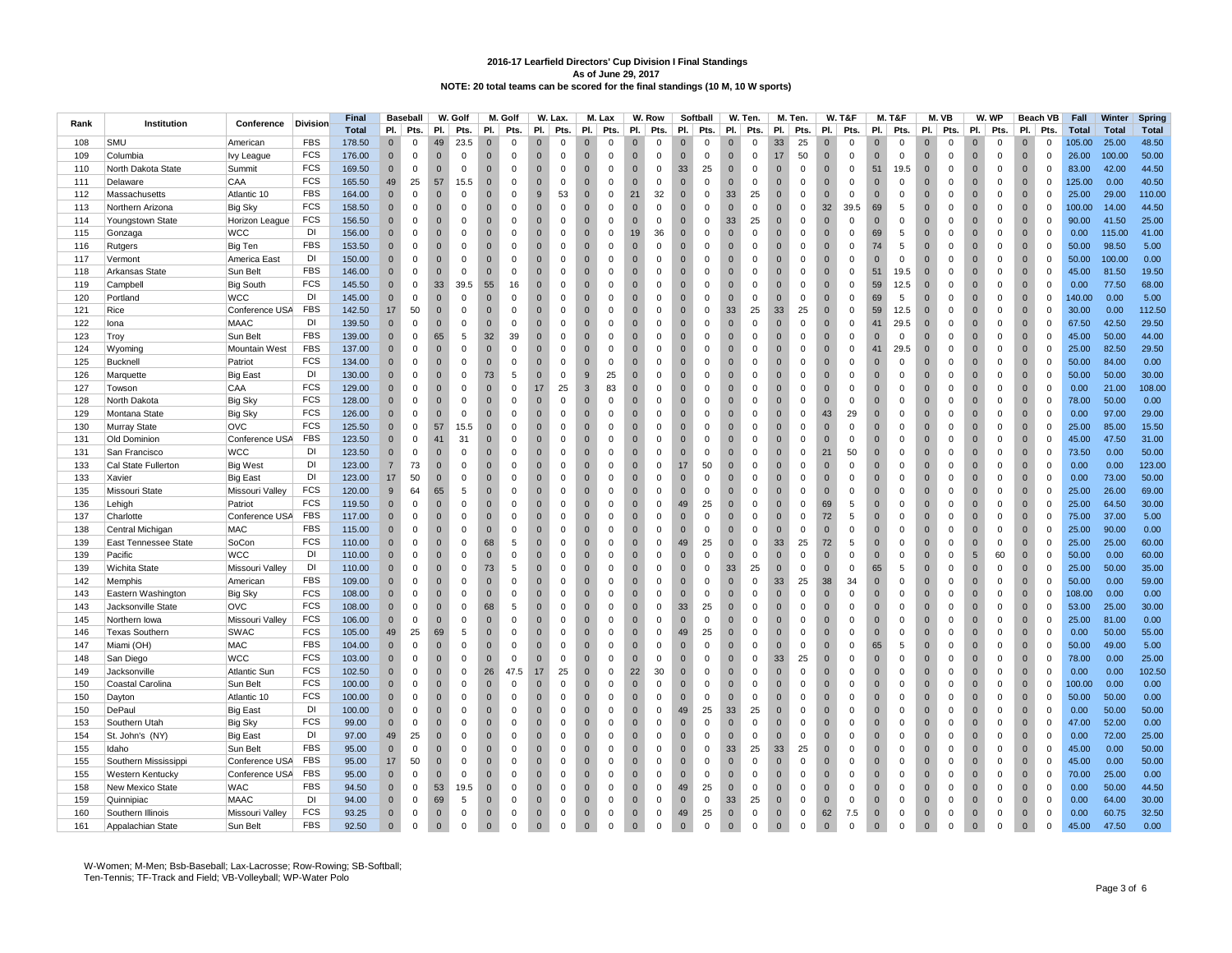|      |                                      |                      |            | <b>Final</b> |              | <b>Baseball</b> |                | W. Golf     |              | M. Golf      |                | W. Lax.     |                | M. Lax       |                | W. Row      | Softball                      |              | W. Ten.     |                | M. Ten.     |              | <b>W. T&amp;F</b> |                | M. T&F       |                | M.VB         |                | W. WP       |                | Beach VB    | Fall         | Winter       | Spring       |
|------|--------------------------------------|----------------------|------------|--------------|--------------|-----------------|----------------|-------------|--------------|--------------|----------------|-------------|----------------|--------------|----------------|-------------|-------------------------------|--------------|-------------|----------------|-------------|--------------|-------------------|----------------|--------------|----------------|--------------|----------------|-------------|----------------|-------------|--------------|--------------|--------------|
| Rank | Institution                          | Conference           | Division   | <b>Total</b> | PI.          | Pts.            | PI.            | Pts.        | PI.          | Pts.         | PI.            | Pts.        | PI.            | Pts.         | PI.            | Pts.        | PI.<br>Pts.                   | PI.          | Pts.        | PI.            | Pts.        | PI.          | Pts.              | PI.            | Pts.         | PI.            | Pts.         | PI.            | Pts.        | PI.            | Pts.        | <b>Total</b> | <b>Total</b> | <b>Total</b> |
| 162  | Temple                               | American             | <b>FBS</b> | 90.00        | $\Omega$     | $\Omega$        | $\Omega$       | $\Omega$    | $\Omega$     | $\Omega$     | $\Omega$       | $\Omega$    | $\Omega$       | $\Omega$     | $\Omega$       | $\Omega$    | $\Omega$<br>$\Omega$          | $\Omega$     | $\Omega$    | $\Omega$       | $\Omega$    | $\Omega$     | $\Omega$          | $\Omega$       | $\Omega$     | $\Omega$       | $\Omega$     |                | $\Omega$    | $\Omega$       | $\Omega$    | 25.00        | 65.00        | 0.00         |
|      |                                      |                      | <b>FBS</b> |              |              |                 |                |             | $\Omega$     | $\Omega$     | $\Omega$       |             |                |              | $\Omega$       |             |                               |              |             |                |             | $\Omega$     |                   |                |              | $\Omega$       | $\Omega$     |                |             |                |             |              |              |              |
| 163  | Army West Point                      | Patriot              |            | 89.50        | $\mathbf{0}$ | $\mathbf 0$     | $\overline{0}$ | $\Omega$    |              |              |                | $\mathbf 0$ | $\overline{0}$ | $\mathbf{0}$ |                | $\mathbf 0$ | $\mathbf{0}$<br>$\mathbf 0$   | $\Omega$     | $\mathbf 0$ | 33             | 25          |              | $\mathbf 0$       | $\Omega$       | $\mathbf 0$  |                |              | $\Omega$       | $\mathbf 0$ | $\overline{0}$ | $\mathbf 0$ | 45.00        | 19.50        | 25.00        |
| 164  | St. Mary's College of California WCC |                      | DI         | 89.00        | $\mathbf 0$  | $\mathsf 0$     | $\overline{0}$ | $\mathbf 0$ | 32           | 39           | $\mathbf{0}$   | $\mathsf 0$ | $\overline{0}$ | $\mathbf 0$  | $\mathbf{0}$   | $\mathbf 0$ | $\mathbf{0}$<br>$\mathbf 0$   | $\mathbf{0}$ | $\mathbf 0$ | $\overline{0}$ | 0           | $\mathbf{0}$ | $\mathbf 0$       | $\mathbf{0}$   | $\mathsf 0$  | $\mathbf{0}$   | $\mathbf 0$  | $\mathbf{0}$   | 0           | $\mathbf 0$    | $\mathsf 0$ | 0.00         | 50.00        | 39.00        |
| 165  | Brown                                | <b>Ivy League</b>    | <b>FCS</b> | 88.00        | $\Omega$     | $\Omega$        | $\overline{0}$ | $\Omega$    | $\Omega$     | $\Omega$     | $\Omega$       | $\Omega$    | $\overline{0}$ | $\Omega$     | 8              | 66          | $\overline{0}$<br>$\mathbf 0$ | $\Omega$     | $\mathbf 0$ | $\overline{0}$ | $\Omega$    | $\Omega$     | $\Omega$          | $\Omega$       | $\mathbf 0$  | $\mathbf{0}$   | $\Omega$     | $\overline{0}$ | $\Omega$    | $\Omega$       | $\mathbf 0$ | 0.00         | 22.00        | 66.00        |
| 166  | Northern Illinois                    | MAC                  | <b>FBS</b> | 87.00        | $\mathbf{0}$ | $\mathbf 0$     | $\overline{0}$ | $\mathbf 0$ | $\mathbf{0}$ | $^{\circ}$   | $\Omega$       | $\mathbf 0$ | $\mathbf 0$    | 0            | $\Omega$       | 0           | $\mathbf 0$<br>0              | $\Omega$     | $\mathbf 0$ | $\overline{0}$ | 0           | 52           | 18                | $\mathbf 0$    | $\mathbf 0$  | $\mathbf{0}$   | $\mathbf 0$  | $\Omega$       | 0           | $\mathbf 0$    | $\mathbf 0$ | 25.00        | 44.00        | 18.00        |
| 167  | George Washington                    | Atlantic 10          | DI         | 86.50        | $\mathbf{0}$ | $\mathbf 0$     | $\overline{0}$ | $\mathbf 0$ | $\mathbf{0}$ | $\mathbf 0$  | $\mathbf 0$    | $\mathbf 0$ | $\overline{0}$ | $\mathbf 0$  | $\mathbf{0}$   | 0           | $\mathbf{0}$<br>$\mathbf 0$   | $\mathbf 0$  | $\mathbf 0$ | $\overline{0}$ | $\mathbf 0$ | $\mathbf{0}$ | $\mathsf 0$       | $\overline{0}$ | $\mathsf 0$  | $\overline{0}$ | $\mathbf 0$  | $\mathbf{0}$   | 0           | $\mathbf 0$    | $\mathsf 0$ | 0.00         | 86.50        | 0.00         |
| 168  | San Jose State                       | <b>Mountain West</b> | <b>FBS</b> | 85.50        | $\Omega$     | $\mathbf 0$     | 37             | 35.5        | $\Omega$     | $\Omega$     | $\Omega$       | $\Omega$    | $\overline{0}$ | $\Omega$     | $\Omega$       | 0           | 25<br>33                      | 33           | 25          | $\overline{0}$ | $\Omega$    | $\Omega$     | $\Omega$          | $\Omega$       | $\Omega$     | $\overline{0}$ | $\Omega$     | $\Omega$       | $\Omega$    | $\mathbf 0$    | $\mathbf 0$ | 0.00         | 0.00         | 85.50        |
| 169  | <b>Boston University</b>             | Patriot              | DI         | 85.00        | $\mathbf{0}$ | $\mathbf 0$     | $\overline{0}$ | $\mathbf 0$ | $\Omega$     | $\mathbf 0$  | $\Omega$       | $\mathbf 0$ | $\overline{0}$ | $\mathbf 0$  | $\Omega$       | 0           | $\mathbf 0$<br>$\mathbf 0$    | 33           | 25          | $\overline{0}$ | $\mathbf 0$ | $\Omega$     | $\mathbf 0$       | $\overline{0}$ | $\mathbf 0$  | $\mathbf{0}$   | $\mathbf 0$  | $\Omega$       | $\mathsf 0$ | $\overline{0}$ | $\mathsf 0$ | 0.00         | 60.00        | 25.00        |
| 169  | Buffalo                              | MAC                  | <b>FBS</b> | 85.00        | $\Omega$     | $\Omega$        | $\overline{0}$ | $\Omega$    | $\Omega$     | $\Omega$     | $\Omega$       | $\Omega$    | $\overline{0}$ | $\mathbf 0$  | $\mathbf{0}$   | $\mathbf 0$ | $\Omega$<br>$\mathbf 0$       | 33           | 25          | 33             | 25          | $\Omega$     | $\mathbf 0$       | $\mathbf{0}$   | $\mathbf{0}$ | $\Omega$       | $\Omega$     | $\Omega$       | $\mathsf 0$ | $\mathbf{0}$   | $\mathbf 0$ | 0.00         | 35.00        | 50.00        |
| 169  | North Carolina A&T                   | <b>MEAC</b>          | <b>FCS</b> | 85.00        | $\Omega$     | $\Omega$        | $\overline{0}$ | $\Omega$    | $\Omega$     | $\Omega$     | $\Omega$       | $\Omega$    | $\overline{0}$ | $\Omega$     | $\Omega$       | $\Omega$    | $\overline{0}$<br>$\mathbf 0$ | $\Omega$     | $\mathbf 0$ | $\overline{0}$ | $\Omega$    | $\Omega$     | $\Omega$          | 14             | 60           | $\mathbf{0}$   | $\Omega$     | $\Omega$       | $\Omega$    | $\mathbf 0$    | $\mathbf 0$ | 25.00        | 0.00         | 60.00        |
| 172  | Richmond                             | Atlantic 10          | <b>FCS</b> | 83.00        | $\mathbf{0}$ | $\mathbf 0$     | 65             | 5           | 62           | 8            | $\Omega$       | $\mathbf 0$ | $\overline{0}$ | $\mathbf 0$  | $\overline{0}$ | 0           | $\overline{0}$<br>$\mathbf 0$ | $\mathbf{0}$ | $\mathbf 0$ | $\overline{0}$ | $\mathbf 0$ | $\Omega$     | $\mathsf 0$       | $\overline{0}$ | $\mathbf 0$  | $\mathbf{0}$   | $\mathbf 0$  | $\Omega$       | $\mathsf 0$ | $\overline{0}$ | $\mathsf 0$ | 70.00        | 0.00         | 13.00        |
| 173  | American                             | Patriot              | <b>DI</b>  | 82.00        | $\Omega$     | $\Omega$        | $\overline{0}$ | $\Omega$    | $\Omega$     | $\mathbf 0$  | $\Omega$       | $\Omega$    | $\overline{0}$ | $\mathbf 0$  | $\mathbf{0}$   | $\mathbf 0$ | $\mathbf{0}$<br>$\mathbf 0$   | $\mathbf{0}$ | $\mathbf 0$ | $\overline{0}$ | $\mathbf 0$ | $\Omega$     | $\mathbf 0$       | $\overline{0}$ | $\mathbf{0}$ | $\overline{0}$ | $\Omega$     | $\Omega$       | $\mathsf 0$ | $\mathbf 0$    | $\mathbf 0$ | 50.00        | 32.00        | 0.00         |
| 174  | Western Michigan                     | <b>MAC</b>           | <b>FBS</b> | 81.00        | $\Omega$     | $\Omega$        | $\overline{0}$ | $\Omega$    | $\Omega$     | $\Omega$     | $\Omega$       | $\Omega$    | $\Omega$       | $\Omega$     | $\Omega$       | $\Omega$    | $\Omega$<br>$\Omega$          | $\Omega$     | $\mathbf 0$ | $\Omega$       | $\Omega$    | $\Omega$     | $\Omega$          | $\Omega$       | $\Omega$     | $\Omega$       | $\Omega$     | $\Omega$       | $\Omega$    | $\Omega$       | $\mathbf 0$ | 56.00        | 25.00        | 0.00         |
| 175  | Alabama State                        | SWAC                 | <b>FCS</b> | 80.00        | $\pmb{0}$    | $\mathbf 0$     | $\overline{0}$ | $\mathbf 0$ | 79           | $\,$ 5 $\,$  | $\mathbf{0}$   | $\mathbf 0$ | $\overline{0}$ | $\mathbf 0$  | $\overline{0}$ | $\mathbf 0$ | $\mathbf 0$<br>$\mathbf 0$    | 33           | 25          | $\overline{0}$ | $\mathbf 0$ | $\mathbf{0}$ | $\mathsf 0$       | $\overline{0}$ | $\mathsf 0$  | $\mathbf 0$    | $\mathbf 0$  | $\mathbf{0}$   | $\mathsf 0$ | $\mathbf 0$    | $\mathsf 0$ | 50.00        | 0.00         | 30.00        |
| 175  |                                      |                      | FCS        | 80.00        | $\Omega$     | $\Omega$        | $\overline{0}$ | $\Omega$    | 79           | 5            | 17             | 25          | $\overline{9}$ | 25           | $\Omega$       | $\mathbf 0$ | $\Omega$<br>$\mathbf 0$       | $\Omega$     | $\mathbf 0$ | 33             | 25          | $\Omega$     | $\Omega$          | $\Omega$       | $\mathbf{0}$ | $\Omega$       | $\Omega$     | $\Omega$       | $\Omega$    | $\Omega$       | $\mathbf 0$ | 0.00         | 0.00         | 80.00        |
|      | Bryant                               | Northeast            |            |              |              |                 |                |             |              |              |                |             |                |              |                |             |                               |              |             |                |             |              |                   |                |              |                |              |                |             |                |             |              |              |              |
| 175  | South Alabama                        | Sun Belt             | <b>FBS</b> | 80.00        | 33           | 25              | $\overline{0}$ | $\Omega$    | $\Omega$     | $\Omega$     | $\Omega$       | $\Omega$    | $\Omega$       | $\Omega$     | $\Omega$       | $\Omega$    | $\overline{0}$<br>$\mathbf 0$ | $\Omega$     | $\mathbf 0$ | $\overline{0}$ | $\Omega$    | $\Omega$     | $\Omega$          | 74             | 5            | $\mathbf{0}$   | $\Omega$     | $\Omega$       | $\Omega$    | $\mathbf{0}$   | $\mathbf 0$ | 50.00        | 0.00         | 30.00        |
| 178  | Georgia State                        | Sun Belt             | <b>FBS</b> | 78.50        | $\mathbf 0$  | $\mathsf 0$     | $\overline{0}$ | $\mathbf 0$ | 49           | 22.5         | $\overline{0}$ | $\mathbf 0$ | $\overline{0}$ | $\mathbf 0$  | $\overline{0}$ | 0           | $\mathbf 0$<br>$\mathbf 0$    | $\mathbf{0}$ | $\mathsf 0$ | 33             | 25          | $\mathbf{0}$ | $\mathsf 0$       | $\mathbf 0$    | $\mathbf 0$  | $\mathbf 0$    | $\mathbf 0$  | $\mathbf{0}$   | $\mathsf 0$ | $\mathbf 0$    | $\mathsf 0$ | 0.00         | 31.00        | 47.50        |
| 179  | Central Arkansas                     | Southland            | <b>FCS</b> | 78.00        | $\Omega$     | $\Omega$        | $\overline{0}$ | $\Omega$    | $\Omega$     | $\Omega$     | $\Omega$       | $\Omega$    | $\overline{0}$ | $\mathbf 0$  | $\Omega$       | 0           | $\Omega$<br>$\mathbf 0$       | $\Omega$     | $\mathbf 0$ | $\overline{0}$ | $\Omega$    | $\Omega$     | $\Omega$          | $\Omega$       | $\mathbf 0$  | $\overline{0}$ | $\Omega$     | $\Omega$       | $\mathbf 0$ | $\Omega$       | $\mathbf 0$ | 53.00        | 25.00        | 0.00         |
| 179  | <b>High Point</b>                    | <b>Big South</b>     | DI         | 78.00        | $\Omega$     | $\mathbf 0$     | $\overline{0}$ | $\Omega$    | $\Omega$     | $\Omega$     | 9              | 53          | $\overline{0}$ | $\Omega$     | $\Omega$       | $\Omega$    | $\mathbf 0$<br>$\Omega$       | $\Omega$     | $\mathbf 0$ | $\overline{0}$ | 0           | $\Omega$     | $\Omega$          | $\Omega$       | $\Omega$     | $\mathbf{0}$   | $\Omega$     | $\Omega$       | 0           | $\mathbf{0}$   | $\mathbf 0$ | 25.00        | 0.00         | 53.00        |
| 179  | Tennessee Chattanooga                | SoCon                | <b>FCS</b> | 78.00        | $\mathbf 0$  | $\pmb{0}$       | $\overline{0}$ | $\mathbf 0$ | $\pmb{0}$    | $\mathbf 0$  | $\overline{0}$ | $\mathbf 0$ | $\overline{0}$ | $\mathbf 0$  | $\overline{0}$ | 0           | $\mathbf 0$<br>$\mathbf 0$    | $\mathbf{0}$ | $\mathsf 0$ | $\overline{0}$ | 0           | $\mathbf{0}$ | $\mathsf 0$       | $\mathbf 0$    | $\mathbf 0$  | $\mathbf 0$    | $\mathbf 0$  | $\mathbf{0}$   | $\mathsf 0$ | $\mathbf 0$    | $\mathsf 0$ | 53.00        | 25.00        | 0.00         |
| 182  | Rider                                | <b>MAAC</b>          | DI         | 77.50        | $\Omega$     | $\Omega$        | $\overline{0}$ | $\Omega$    | $\Omega$     | $\Omega$     | $\Omega$       | $\Omega$    | $\overline{0}$ | $\mathbf 0$  | $\Omega$       | 0           | $\Omega$<br>$\mathbf 0$       | $\Omega$     | $\mathbf 0$ | $\overline{0}$ | $\Omega$    | $\Omega$     | $\Omega$          | $\Omega$       | $\Omega$     | $\mathbf{0}$   | $\Omega$     | $\Omega$       | $\mathbf 0$ | $\Omega$       | $\mathbf 0$ | 25.00        | 52.50        | 0.00         |
| 183  | Illinois Chicago                     | Horizon League       | DI         | 75.00        | 49           | 25              | $\overline{0}$ | $\Omega$    | $\Omega$     | $\Omega$     | $\Omega$       | $\Omega$    | $\overline{0}$ | $\Omega$     | $\Omega$       | $\mathbf 0$ | 33<br>25                      | $\Omega$     | $\mathbf 0$ | $\overline{0}$ | $\Omega$    | $\Omega$     | $\Omega$          | $\Omega$       | $\Omega$     | $\mathbf{0}$   | $\Omega$     | $\Omega$       | $\mathbf 0$ | $\mathbf 0$    | $\mathbf 0$ | 25.00        | 0.00         | 50.00        |
| 183  | <b>Illinois State</b>                | Missouri Valley      | FCS        | 75.00        | $\mathbf{0}$ | $\mathsf 0$     | $\overline{0}$ | $\Omega$    | $\mathbf{0}$ | $\mathbf 0$  | $\Omega$       | $\mathbf 0$ | $\overline{0}$ | $\mathbf 0$  | $\Omega$       | $\mathbf 0$ | $\overline{0}$<br>$\mathbf 0$ | $\Omega$     | $\mathbf 0$ | $\overline{0}$ | $\mathbf 0$ | $\Omega$     | $\mathbf 0$       | $\mathbf 0$    | $\mathbf{0}$ | $\mathbf{0}$   | $\Omega$     | $\Omega$       | $\mathbf 0$ | $\mathbf 0$    | $\mathbf 0$ | 75.00        | 0.00         | 0.00         |
| 183  | Louisiana Lafayette                  | Sun Belt             | <b>FBS</b> | 75.00        | $\Omega$     | $\Omega$        | $\overline{0}$ | $\Omega$    | $\Omega$     | $\Omega$     | $\Omega$       | $\Omega$    | $\overline{0}$ | $\mathbf 0$  | $\Omega$       | $\mathbf 0$ | 50<br>17                      | $\Omega$     | $\mathbf 0$ | $\overline{0}$ | $\Omega$    | $\Omega$     | $\mathbf 0$       | $\Omega$       | $\Omega$     | $\mathbf{0}$   | $\Omega$     | $\Omega$       | $\mathbf 0$ | $\mathbf 0$    | $\mathbf 0$ | 25.00        | 0.00         | 50.00        |
| 183  | Monmouth                             | <b>MAAC</b>          | <b>FCS</b> | 75.00        | $\Omega$     | $\mathbf 0$     | $\overline{0}$ | $\Omega$    | $\Omega$     | $\mathbf 0$  | $\mathbf{0}$   | $\mathbf 0$ | 17             | 25           | $\mathbf{0}$   | $\mathbf 0$ | $\overline{0}$<br>$\mathbf 0$ | $\mathbf{0}$ | $\mathbf 0$ | 33             | 25          | $\Omega$     | $\mathbf 0$       | $\overline{0}$ | $\mathsf 0$  | $\overline{0}$ | $\Omega$     | $\Omega$       | $\mathbf 0$ | $\mathbf 0$    | $\mathsf 0$ | 25.00        | 0.00         | 50.00        |
| 183  | Saint Francis (PA)                   | Northeast            | <b>FCS</b> | 75.00        | $\mathbf{0}$ | $\mathbf{0}$    | $\overline{0}$ | $\Omega$    | $\Omega$     | $\Omega$     | $\Omega$       | $\Omega$    | $\overline{0}$ | $\mathbf 0$  | $\Omega$       | $\mathbf 0$ | 33<br>25                      | $\Omega$     | $\mathbf 0$ | $\overline{0}$ | $\Omega$    | $\Omega$     | $\Omega$          | $\Omega$       | $\mathbf{0}$ | $\mathbf{0}$   | $\Omega$     | $\Omega$       | $\mathbf 0$ | $\Omega$       | $\mathbf 0$ | 50.00        | 0.00         | 25.00        |
| 183  | UMBC                                 | America East         | DI         | 75.00        | 49           | 25              | $\overline{0}$ | $\Omega$    | $\Omega$     | $\Omega$     | $\Omega$       | $\Omega$    | $\overline{0}$ | $\Omega$     | $\Omega$       | 0           | $\mathbf{0}$<br>$\mathbf 0$   | $\Omega$     | $\mathbf 0$ | $\overline{0}$ | $\Omega$    | $\Omega$     | $\mathbf 0$       | $\Omega$       | $\Omega$     | $\overline{0}$ | $\Omega$     | $\Omega$       | $\mathbf 0$ | $\mathbf 0$    | $\mathbf 0$ | 0.00         | 50.00        | 25.00        |
| 189  | Lipscomb                             | Atlantic Sun         | DI         | 74.50        | $\Omega$     | $\mathbf 0$     | $\overline{0}$ | $\Omega$    | 24           | 49.5         | $\overline{0}$ | $\mathbf 0$ | $\overline{0}$ | $\mathbf 0$  | $\mathbf{0}$   | $\mathbf 0$ | $\mathbf{0}$<br>$\mathbf 0$   | $\mathbf{0}$ | $\mathbf 0$ | $\overline{0}$ | $\mathbf 0$ | $\Omega$     | $\mathbf 0$       | $\overline{0}$ | $\mathsf 0$  | $\overline{0}$ | $\Omega$     | $\Omega$       | $\mathbf 0$ | $\mathbf 0$    | $\mathsf 0$ | 25.00        | 0.00         | 49.50        |
| 189  | South Dakota                         | Summit               | <b>FCS</b> | 74.50        | $\Omega$     | $\Omega$        | $\overline{0}$ | $\Omega$    | $\Omega$     | $\mathbf 0$  | $\Omega$       | $\Omega$    | $\overline{0}$ | $\Omega$     | $\Omega$       | $\mathbf 0$ | $\overline{0}$<br>$\mathbf 0$ | $\Omega$     | $\mathbf 0$ | $\overline{0}$ | $\Omega$    | $\Omega$     | $\mathbf 0$       | 49             | 24.5         | $\mathbf{0}$   | $\Omega$     | $\Omega$       | $\mathbf 0$ | $\overline{0}$ | $\mathbf 0$ | 0.00         | 50.00        | 24.50        |
| 191  | Santa Clara                          | <b>WCC</b>           | DI         | 73.00        | $\mathbf{0}$ | $\mathbf 0$     | $\overline{0}$ | $\Omega$    | $\Omega$     | $\Omega$     | $\Omega$       | $\Omega$    | $\mathbf 0$    | $\Omega$     | $\overline{0}$ | 0           | $\overline{0}$<br>$\mathbf 0$ | $\Omega$     | $\mathbf 0$ | $\overline{0}$ | $\mathbf 0$ | $\Omega$     | 0                 | $\overline{0}$ | $\mathbf 0$  | $\mathbf{0}$   | $\mathbf{0}$ | $\Omega$       | $\mathbf 0$ | $\mathbf 0$    | $\mathbf 0$ | 73.00        | 0.00         | 0.00         |
| 192  | Ohio                                 | MAC                  | <b>FBS</b> | 72.50        | 49           | 25              | $\overline{0}$ | $\Omega$    | $\mathbf{0}$ | $\mathbf 0$  | $\overline{0}$ | $\mathbf 0$ | $\overline{0}$ | $\mathbf 0$  | $\mathbf{0}$   | $\mathbf 0$ | $\overline{0}$<br>$\mathbf 0$ | $\mathbf{0}$ | $\mathbf 0$ | $\overline{0}$ | $\mathbf 0$ | $\mathbf{0}$ | $\mathbf 0$       | $\overline{0}$ | $\mathsf 0$  | $\mathbf{0}$   | $\mathbf 0$  | $\mathbf{0}$   | $\mathbf 0$ | $\mathbf 0$    | $\mathsf 0$ | 25.00        | 22.50        | 25.00        |
| 193  | Nevada                               | <b>Mountain West</b> | <b>FBS</b> | 72.00        | $\mathbf{0}$ | $\Omega$        | $\overline{0}$ | $\Omega$    | $\Omega$     | 0            | $\Omega$       | $\Omega$    | $\overline{0}$ | $\Omega$     | $\Omega$       | 0           | $\overline{0}$<br>$\mathbf 0$ | $\Omega$     | $\mathbf 0$ | $\overline{0}$ | $\Omega$    | $\Omega$     | $\mathbf 0$       | $\Omega$       | $\Omega$     | $\mathbf{0}$   | $\Omega$     | $\Omega$       | $\mathbf 0$ | $\overline{0}$ | $\mathbf 0$ | 0.00         | 72.00        | 0.00         |
| 194  | Louisiana Tech                       | Conference USA       | <b>FBS</b> | 70.00        | $\Omega$     | $\Omega$        | $\overline{0}$ | $\mathbf 0$ | $\mathbf{0}$ | $\Omega$     | $\Omega$       | $\Omega$    | $\overline{0}$ | $\Omega$     | $\overline{0}$ | $\mathbf 0$ | 33<br>25                      | $\mathbf{0}$ | $\mathbf 0$ | $\overline{0}$ | $\Omega$    | $\Omega$     | 0                 | $\Omega$       | $\Omega$     | $\overline{0}$ | $\Omega$     | $\Omega$       | $\mathbf 0$ | $\mathbf 0$    | $\mathbf 0$ | 45.00        | 0.00         | 25.00        |
| 194  | North Florida                        |                      | DI         | 70.00        | $\mathbf{0}$ | $\mathbf 0$     | 61             | 11.5        | 39           | 33.5         | $\overline{0}$ | $\mathbf 0$ | $\overline{0}$ | $\mathbf 0$  | $\mathbf{0}$   | $\mathbf 0$ | $\overline{0}$<br>$\mathbf 0$ | 33           | 25          | $\overline{0}$ | $\mathbf 0$ | $\Omega$     | $\mathbf 0$       | $\overline{0}$ | $\mathsf 0$  | $\mathbf{0}$   | $\mathbf 0$  | $\mathbf{0}$   | $\mathbf 0$ | $\mathbf 0$    | $\mathsf 0$ | 0.00         | 0.00         | 70.00        |
|      |                                      | Atlantic Sun         | <b>FCS</b> |              |              | $\mathbf 0$     | $\overline{0}$ | $\Omega$    | $\Omega$     | $\mathbf 0$  | 5              | 70          | $\overline{0}$ | $\Omega$     | $\Omega$       |             | $\overline{0}$                |              | $\mathbf 0$ | $\overline{0}$ | $\Omega$    | $\Omega$     | $\mathbf 0$       |                | $\Omega$     | $\overline{0}$ | $\mathbf 0$  | $\Omega$       | $\mathbf 0$ |                | $\mathbf 0$ |              |              | 70.00        |
| 194  | <b>Stony Brook</b>                   | America East         | <b>FCS</b> | 70.00        | $\mathbf{0}$ |                 |                |             |              |              |                |             |                |              |                | $\mathbf 0$ | 0                             | $\mathbf 0$  |             |                |             |              |                   | $\mathbf 0$    |              |                |              |                |             | $\mathbf 0$    |             | 0.00         | 0.00         |              |
| 194  | Wofford                              | SoCon                |            | 70.00        | $\mathbf{0}$ | $\mathbf 0$     | $\overline{0}$ | $\mathbf 0$ | $\mathbf{0}$ | $\mathbf 0$  | $\overline{0}$ | $\mathbf 0$ | $\overline{0}$ | $\mathbf 0$  | $\overline{0}$ | $\mathbf 0$ | $\overline{0}$<br>0           | $\mathbf 0$  | $\mathbf 0$ | $\overline{0}$ | $\mathbf 0$ | $\mathbf{0}$ | $\mathbf 0$       | $\mathbf{0}$   | $\mathsf 0$  | $\mathbf 0$    | $\mathbf 0$  | $\mathbf{0}$   | $\mathbf 0$ | $\mathbf 0$    | $\mathsf 0$ | 70.00        | 0.00         | 0.00         |
| 198  | <b>Utah State</b>                    | Mountain West        | <b>FBS</b> | 69.00        | $\Omega$     | $\Omega$        | $\Omega$       | $\Omega$    | $\Omega$     | $\Omega$     | $\Omega$       | $\Omega$    | $\Omega$       | $\Omega$     | $\Omega$       | $\Omega$    | $\Omega$<br>$\mathbf 0$       | $\Omega$     | $\mathbf 0$ | 33             | 25          | $\Omega$     | $\Omega$          | 65             | 5            | $\Omega$       | $\Omega$     | $\Omega$       | $\Omega$    | $\Omega$       | $\mathbf 0$ | 0.00         | 39.00        | 30.00        |
| 199  | UC Davis                             | <b>Big West</b>      | FCS        | 68.00        | $\Omega$     | $\Omega$        | $\overline{0}$ | $\Omega$    | $\Omega$     | $\Omega$     | $\Omega$       | $\Omega$    | $\overline{0}$ | $\Omega$     | $\Omega$       | $\mathbf 0$ | $\mathbf{0}$<br>$\mathbf 0$   | $\Omega$     | $\mathbf 0$ | $\overline{0}$ | $\Omega$    | 52           | 18                | $\Omega$       | $\Omega$     | $\overline{0}$ | $\Omega$     | $\Omega$       | $\mathbf 0$ | $\mathbf 0$    | $\mathbf 0$ | 25.00        | 25.00        | 18.00        |
| 200  | Florida International                | Conference USA       | <b>FBS</b> | 67.00        | $\mathbf{0}$ | $\mathbf 0$     | $\overline{0}$ | $\Omega$    | $\mathbf{0}$ | $\mathbf 0$  | $\mathbf{0}$   | $\mathbf 0$ | $\overline{0}$ | $\mathsf 0$  | $\overline{0}$ | $\mathbf 0$ | 33<br>25                      | $\mathbf{0}$ | $\mathbf 0$ | $\overline{0}$ | $\mathbf 0$ | $\mathbf{0}$ | $\mathbf 0$       | $\overline{0}$ | $\mathsf 0$  | $\mathbf 0$    | $\mathbf 0$  | $\mathbf{0}$   | $\mathbf 0$ | $\mathbf 0$    | $\mathsf 0$ | 0.00         | 42.00        | 25.00        |
| 201  | Northeastern                         | <b>CAA</b>           | DI         | 65.00        | $\Omega$     | $\Omega$        | $\Omega$       | $\Omega$    | $\Omega$     | $\Omega$     | $\Omega$       | $\Omega$    | $\Omega$       | $\Omega$     | 17             | 40          | $\Omega$<br>$\mathbf 0$       | $\Omega$     | $\mathbf 0$ | $\Omega$       | $\Omega$    | $\Omega$     | $\Omega$          | $\Omega$       | $\Omega$     | $\Omega$       | $\Omega$     | $\Omega$       | $\Omega$    | $\Omega$       | $\mathbf 0$ | 25.00        | 0.00         | 40.00        |
| 202  | <b>Cleveland State</b>               | Horizon League       | DI         | 64.50        | $\Omega$     | $\mathbf 0$     | 69             | 5           | 73           | 5            | $\Omega$       | $\mathbf 0$ | $\overline{0}$ | $\Omega$     | $\overline{0}$ | $\mathbf 0$ | $\mathbf{0}$<br>0             | $\Omega$     | $\mathbf 0$ | $\mathbf{0}$   | $\mathbf 0$ | $\Omega$     | 0                 | $\Omega$       | $\Omega$     | $\mathbf{0}$   | $\Omega$     | $\Omega$       | $\mathbf 0$ | $\mathbf{0}$   | $\mathbf 0$ | 25.00        | 29.50        | 10.00        |
| 203  | Davidson                             | Atlantic 10          | <b>FCS</b> | 64.00        | 9            | 64              | $\overline{0}$ | $\mathbf 0$ | $\mathbf{0}$ | $\mathbf 0$  | $\mathbf{0}$   | $\mathbf 0$ | $\overline{0}$ | $\mathsf 0$  | $\overline{0}$ | $\mathbf 0$ | $\mathbf 0$<br>$\mathbf 0$    | $\mathbf{0}$ | $\mathbf 0$ | $\overline{0}$ | $\mathbf 0$ | $\mathbf{0}$ | $\mathbf 0$       | $\overline{0}$ | $\mathsf 0$  | $\mathbf 0$    | $\mathbf 0$  | $\mathbf{0}$   | $\mathbf 0$ | $\mathbf 0$    | $\mathsf 0$ | 0.00         | 0.00         | 64.00        |
| 204  | Southeastern Louisiana               | Southland            | <b>FCS</b> | 62.50        | 33           | 25              | $\overline{0}$ | $\Omega$    | $\Omega$     | $\Omega$     | $\Omega$       | $\Omega$    | $\Omega$       | $\Omega$     | $\Omega$       | 0           | $\Omega$<br>$\mathbf 0$       | $\Omega$     | $\mathbf 0$ | $\Omega$       | $\Omega$    | $\Omega$     | $\Omega$          | 33             | 37.5         | $\Omega$       | $\Omega$     | $\Omega$       | $\mathbf 0$ | $\Omega$       | $\mathbf 0$ | 0.00         | 0.00         | 62.50        |
| 205  | Massachusetts Lowell                 | America East         | DI         | 60.00        | $\Omega$     | $\mathbf 0$     | $\overline{0}$ | $\Omega$    | $\Omega$     | 0            | $\Omega$       | $\mathbf 0$ | $\overline{0}$ | $\Omega$     | $\Omega$       | $\mathbf 0$ | $\mathbf{0}$<br>0             | $\Omega$     | $\mathbf 0$ | $\mathbf{0}$   | $\mathbf 0$ | $\Omega$     | 0                 | $\mathbf 0$    | $\Omega$     | $\mathbf{0}$   | $\Omega$     | $\Omega$       | $\mathbf 0$ | $\mathbf 0$    | $\mathbf 0$ | 0.00         | 60.00        | 0.00         |
| 205  | UC Irvine                            | <b>Big West</b>      | DI         | 60.00        | $\mathbf{0}$ | $\mathbf 0$     | $\overline{0}$ | $\Omega$    | $\mathbf{0}$ | $\mathbf 0$  | $\mathbf{0}$   | $\mathbf 0$ | $\overline{0}$ | $\mathbf 0$  | $\overline{0}$ | 0           | $\mathbf 0$<br>$\mathbf 0$    | $\mathbf{0}$ | $\mathbf 0$ | $\overline{0}$ | $\mathbf 0$ | $\mathbf{0}$ | $\mathbf 0$       | $\mathbf{0}$   | $\mathsf 0$  | $\mathbf 0$    | $\mathbf 0$  | $\overline{5}$ | 60          | $\mathbf 0$    | $\mathsf 0$ | 0.00         | 0.00         | 60.00        |
| 205  | Wagner                               | Northeast            | <b>FCS</b> | 60.00        | $\Omega$     | $\Omega$        | $\overline{0}$ | $\Omega$    | $\Omega$     | $\Omega$     | $\Omega$       | $\Omega$    | $\Omega$       | $\Omega$     | $\Omega$       | 0           | $\Omega$<br>$\mathbf 0$       | $\Omega$     | $\mathbf 0$ | $\Omega$       | $\Omega$    | $\Omega$     | $\Omega$          | $\Omega$       | $\Omega$     | $\Omega$       | $\Omega$     | $\overline{5}$ | 60          | $\Omega$       | $\mathbf 0$ | 0.00         | 0.00         | 60.00        |
| 208  | UC Santa Barbara                     | <b>Big West</b>      | DI         | 58.00        | $\mathbf{0}$ | $\mathbf 0$     | $\overline{0}$ | $\mathbf 0$ | 62           | 8            | $\mathbf 0$    | $\mathbf 0$ | $\overline{0}$ | $\mathbf 0$  | $\overline{0}$ | 0           | $\mathbf{0}$<br>0             | 33           | 25          | 33             | 25          | $\mathbf 0$  | $\mathbf 0$       | $\mathbf 0$    | $\mathbf 0$  | $\mathbf{0}$   | $\mathbf 0$  | $\mathbf{0}$   | 0           | $\mathbf{0}$   | $\mathbf 0$ | 0.00         | 0.00         | 58.00        |
| 209  | Tulane                               | American             | <b>FBS</b> | 57.50        |              | $\mathbf 0$     | $\overline{0}$ | $\Omega$    | $\mathbf{0}$ | $\mathbf 0$  | $\mathbf{0}$   | $\mathbf 0$ | $\overline{0}$ | $\mathbf 0$  | $\overline{0}$ | $\mathbf 0$ | $\overline{0}$<br>$\mathbf 0$ | $\mathbf{0}$ | $\mathbf 0$ | 17             | 50          | 62           | 7.5               | $\overline{0}$ | $\mathbf 0$  | $\overline{0}$ | $\mathbf 0$  | $\mathbf{0}$   | $\mathbf 0$ | $\mathbf 0$    | $\mathsf 0$ | 0.00         | 0.00         | 57.50        |
| 210  | Fairleigh Dickinson                  | Northeast            | DI         | 57.00        | $\Omega$     | $\Omega$        | $\overline{0}$ | $\Omega$    | $\Omega$     | $\Omega$     | $\Omega$       | $\Omega$    | $\overline{0}$ | $\Omega$     | $\Omega$       | 0           | $\mathbf 0$<br>$\Omega$       | $\Omega$     | $\mathbf 0$ | $\overline{0}$ | $\Omega$    | $\Omega$     | $\Omega$          | $\Omega$       | $\Omega$     | $\mathbf{0}$   | $\Omega$     | $\Omega$       | $\mathbf 0$ | $\Omega$       | $\mathbf 0$ | 0.00         | 57.00        | 0.00         |
| 211  | Citadel                              | SoCon                | <b>FCS</b> | 53.00        | $\mathbf{0}$ | $\mathsf 0$     | $\overline{0}$ | $\mathbf 0$ | $\mathbf{0}$ | $\mathbf 0$  | $\mathbf{0}$   | $\mathbf 0$ | $\overline{0}$ | $\mathsf 0$  | $\mathbf{0}$   | $\mathbf 0$ | $\mathbf{0}$<br>0             | $\mathbf{0}$ | $\mathbf 0$ | $\mathbf 0$    | $\mathbf 0$ | $\mathbf{0}$ | $\mathsf 0$       | $\mathbf 0$    | $\mathsf 0$  | $\overline{0}$ | $\mathbf 0$  | $\mathbf{0}$   | $\mathsf 0$ | $\mathbf{0}$   | $\mathsf 0$ | 53.00        | 0.00         | 0.00         |
| 212  | Kennesaw State                       | <b>Atlantic Sun</b>  | DI         | 52.50        |              | $\Omega$        | $\Omega$       | $\Omega$    | 29           | 45           | $\Omega$       | $\Omega$    | $\Omega$       | $\Omega$     | $\Omega$       | $\Omega$    | $\Omega$<br>$\mathbf 0$       | $\Omega$     | $\mathbf 0$ | $\overline{0}$ | $\Omega$    | 62           | 7.5               | $\Omega$       | $\Omega$     | $\Omega$       | $\Omega$     | $\Omega$       | $\Omega$    | $\Omega$       | $\mathbf 0$ | 0.00         | 0.00         | 52.50        |
| 213  | Bethune-Cookman                      | <b>MEAC</b>          | <b>FCS</b> | 50.00        | 17           | 50              | $\Omega$       | $\Omega$    | $\Omega$     | $\Omega$     | $\Omega$       | $\Omega$    | $\Omega$       | $\Omega$     | $\Omega$       | $\Omega$    | $\Omega$<br>$\mathbf 0$       | $\Omega$     | $\mathbf 0$ | $\overline{0}$ | $\Omega$    | $\Omega$     | $\Omega$          | $\Omega$       | $\Omega$     | $\Omega$       | $\Omega$     | $\Omega$       | $\Omega$    | $\Omega$       | $\mathbf 0$ | 0.00         | 0.00         | 50.00        |
| 213  | Drake                                | Missouri Valley      | <b>FCS</b> | 50.00        | $\mathbf{0}$ | $\mathsf 0$     | $\overline{0}$ | $\mathbf 0$ | $\mathbf{0}$ | 0            | $\mathbf{0}$   | $\mathsf 0$ | $\overline{0}$ | $\mathsf 0$  | $\mathbf{0}$   | $\mathbf 0$ | $\mathbf{0}$<br>$\mathbf 0$   | $\mathbf{0}$ | $\mathbf 0$ | 33             | 25          | $\mathbf 0$  | $\mathbf 0$       | $\mathbf{0}$   | $\mathsf 0$  | $\overline{0}$ | $\mathbf 0$  | $\Omega$       | $\mathbf 0$ | $\mathbf 0$    | $\mathsf 0$ | 0.00         | 25.00        | 25.00        |
| 213  | Elon                                 | CAA                  | <b>FCS</b> | 50.00        |              | $\Omega$        | $\Omega$       | $\Omega$    | $\Omega$     | $\mathbf{0}$ | 17             | 25          | $\Omega$       |              |                | $\Omega$    | $\Omega$                      |              | $\Omega$    | $\Omega$       | $\Omega$    |              | $\Omega$          |                | $\Omega$     | $\Omega$       | $\Omega$     |                | $\Omega$    |                | $\Omega$    | 0.00         | 25.00        | 25.00        |
|      |                                      |                      |            |              |              |                 |                |             |              |              |                |             |                |              |                |             |                               |              |             |                |             |              |                   |                |              |                |              |                |             |                |             |              |              |              |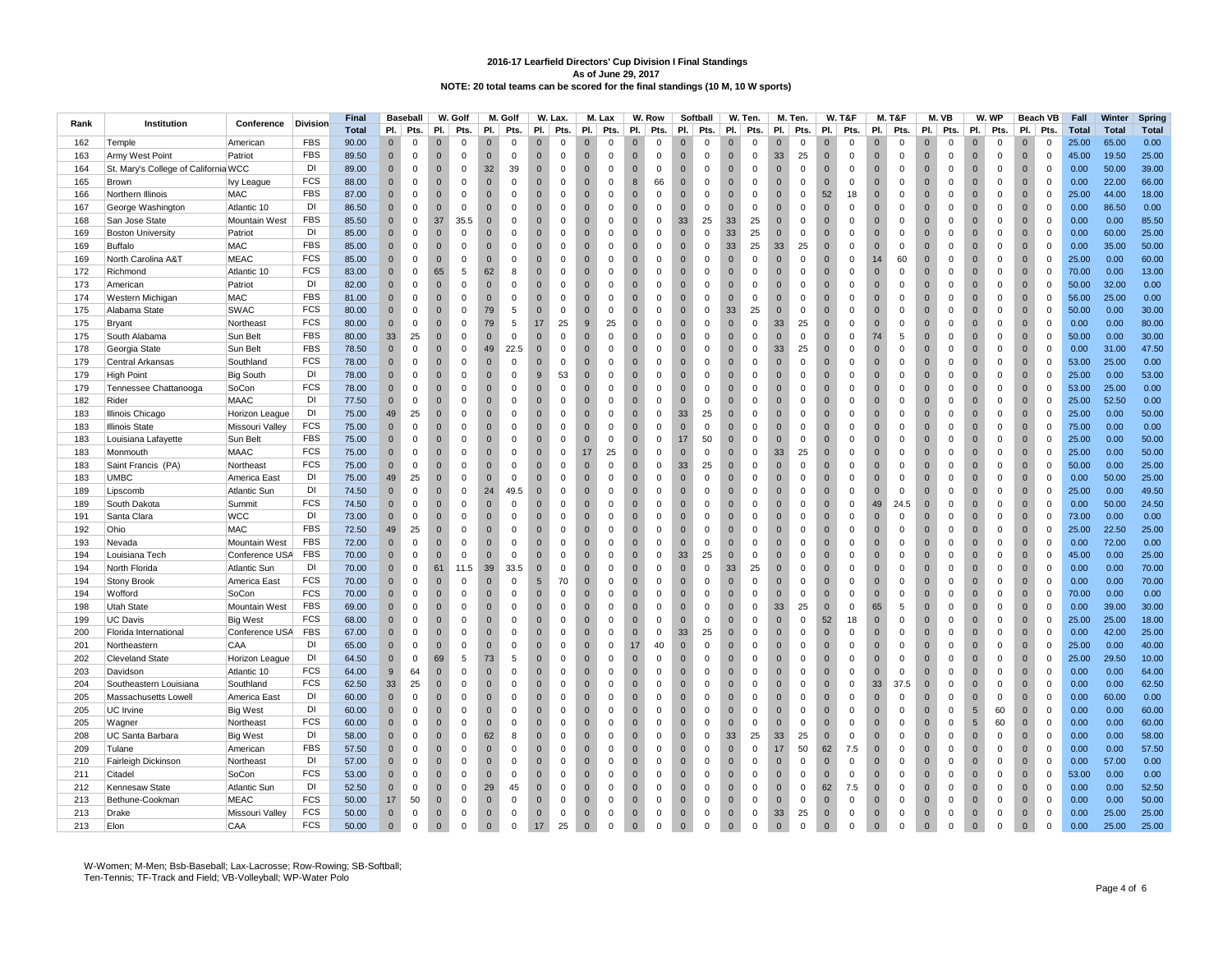|      |                                  |                          |                 | <b>Final</b> |              | <b>Baseball</b> |                | W. Golf                 |                | M. Golf     |                | W. Lax.     |                | M. Lax       |                                | W. Row      |                | Softball    |              | W. Ten.                    |                               | M. Ten.     | <b>W. T&amp;F</b> |             | <b>M. T&amp;F</b> |              |                | M. VB       |                | W. WP       |              | Beach VB     | Fall         | Winter       | Spring       |
|------|----------------------------------|--------------------------|-----------------|--------------|--------------|-----------------|----------------|-------------------------|----------------|-------------|----------------|-------------|----------------|--------------|--------------------------------|-------------|----------------|-------------|--------------|----------------------------|-------------------------------|-------------|-------------------|-------------|-------------------|--------------|----------------|-------------|----------------|-------------|--------------|--------------|--------------|--------------|--------------|
| Rank | Institution                      | Conference               | <b>Division</b> | <b>Total</b> | PI.          | Pts.            | PI.            | Pts.                    | PI.            | Pts.        | PI.            | Pts.        | PI.            | Pts.         | PI.                            | Pts.        | PI.            | Pts.        | PI.          | Pts.                       | PI.                           | Pts.        | PI.               | Pts.        | PI.               | Pts.         | PI.            | Pts.        | PI.            | Pts.        | PI.          | Pts.         | <b>Total</b> | <b>Total</b> | <b>Total</b> |
| 213  | Fairfield                        | <b>MAAC</b>              | DI              | 50.00        | $\mathbf 0$  | $\mathbf 0$     | $\Omega$       | $\Omega$                | $\mathbf{0}$   | $\Omega$    | $\mathbf 0$    | $\Omega$    | $\Omega$       | $\Omega$     | 0                              | $\Omega$    | 49             | 25          | $\mathbf{0}$ | $\mathbf 0$                | $\overline{0}$                | $\Omega$    | $\Omega$          |             | $\Omega$          | $\mathbf 0$  | $\mathbf 0$    | $\Omega$    | $\Omega$       |             | $\Omega$     | $\Omega$     | 25.00        | 0.00         | 25.00        |
| 213  | Florida A&M                      | <b>MEAC</b>              | <b>FCS</b>      | 50.00        | $\mathbf{0}$ | $\mathbf 0$     | $\overline{0}$ | $\mathbf 0$             | $\overline{0}$ | $\mathbf 0$ | $\overline{0}$ | $\mathbf 0$ | $\overline{0}$ | $\mathbf 0$  | $\mathbf{0}$                   | $\mathbf 0$ | 49             | 25          | $\mathbf 0$  | $\mathsf 0$                | 33                            | 25          | $\mathbf{0}$      | $\mathbf 0$ | $\overline{0}$    | $\mathbf 0$  | $\overline{0}$ | $\mathbf 0$ | $\overline{0}$ | $\mathbf 0$ | $\mathbf{0}$ | $\mathbf 0$  | 0.00         | 0.00         | 50.00        |
| 213  | Fordham                          | Atlantic 10              | <b>FCS</b>      | 50.00        | $\mathbf{0}$ | $\mathbf{0}$    | $\overline{0}$ | $\mathbf 0$             | $\Omega$       | $\mathbf 0$ | $\Omega$       | $\mathbf 0$ | $\overline{0}$ | $\mathbf 0$  | $\Omega$                       | $\mathbf 0$ | 33             | 25          | $\mathbf{0}$ | $\mathsf 0$                | $\mathbf{0}$                  | $\mathbf 0$ | $\Omega$          | $\Omega$    | $\Omega$          | $\Omega$     | $\mathbf{0}$   | $\mathbf 0$ | $\Omega$       | $\Omega$    | $\mathbf{0}$ | $\mathbf 0$  | 25.00        | 0.00         | 25.00        |
| 213  | LIU Brooklyn                     | Northeast                | DI              | 50.00        | $\Omega$     | $\mathbf 0$     | $\overline{0}$ | $\Omega$                | $\mathbf{0}$   | $\mathbf 0$ | $\mathbf{0}$   | $\mathbf 0$ | $\overline{0}$ | $\mathbf 0$  | $\mathbf{0}$                   | $\mathbf 0$ | $\mathbf{0}$   | $\mathbf 0$ | 33           | 25                         | $\mathbf 0$                   | $\mathbf 0$ | $\Omega$          | $\Omega$    | $\mathbf{0}$      | 0            | $\mathbf{0}$   | $\mathbf 0$ | $\Omega$       | $\Omega$    | $\mathbf{0}$ | $\mathbf 0$  | 25.00        | 0.00         | 25.00        |
| 213  | Longwood                         | <b>Big South</b>         | DI              | 50.00        | $\mathbf{0}$ | $\mathbf 0$     | $\overline{0}$ | $\mathbf 0$             | $\mathbf{0}$   | $\mathbf 0$ | $\Omega$       | $\mathbf 0$ | $\overline{0}$ | $\mathbf 0$  | $\mathbf{0}$                   | $\mathbf 0$ | 17             | 50          | $\mathbf 0$  | $\mathbf 0$                | $\overline{0}$                | $\mathbf 0$ | $\Omega$          | $\mathbf 0$ | $\mathbf{0}$      | $\mathbf 0$  | $\overline{0}$ | $\mathbf 0$ | $\Omega$       | $\mathbf 0$ | $\mathbf{0}$ | $\mathbf 0$  | 0.00         | 0.00         | 50.00        |
| 213  | Loyola Chicago                   | Missouri Valley          | DI              | 50.00        | $\mathbf{0}$ | $\mathbf 0$     | $\overline{0}$ | 0                       | $\Omega$       | $\mathbf 0$ | $\mathbf 0$    | $\mathbf 0$ | $\overline{0}$ | $\mathbf 0$  | $\mathbf{0}$                   | $\mathbf 0$ | $\Omega$       | $\mathbf 0$ | $\mathbf{0}$ | $\mathbf 0$                | $\mathbf 0$                   | $\mathbf 0$ | $\Omega$          | $\mathbf 0$ | $\mathbf{0}$      | $\Omega$     | $\mathbf{0}$   | $\mathbf 0$ | $\Omega$       | $\mathbf 0$ | $\mathbf{0}$ | $\mathbf{0}$ | 50.00        | 0.00         | 0.00         |
| 213  | North Carolina Wilmington        | CAA                      | DI              | 50.00        | $\Omega$     | $\mathbf 0$     | $\overline{0}$ | $\Omega$                | $\overline{0}$ | $\mathbf 0$ | $\mathbf{0}$   | $\mathbf 0$ | $\overline{0}$ | $\Omega$     | $\overline{0}$                 | $\mathbf 0$ | $\mathbf{0}$   | $\mathbf 0$ | $\mathbf{0}$ | $\mathsf 0$                | 33                            | 25          | $\mathbf{0}$      | $\mathbf 0$ | $\overline{0}$    | $\mathbf 0$  | $\overline{0}$ | $\mathsf 0$ | $\overline{0}$ | $\mathbf 0$ | $\mathbf{0}$ | $\mathsf 0$  | 0.00         | 25.00        | 25.00        |
| 213  |                                  | Horizon League           | DI              | 50.00        | $\Omega$     | $\Omega$        | $\overline{0}$ | $\Omega$                | $\Omega$       | $\Omega$    | $\Omega$       | $\Omega$    | $\Omega$       | $\Omega$     | $\Omega$                       | $\Omega$    | $\overline{0}$ | $\Omega$    | $\Omega$     | $\Omega$                   | $\overline{0}$                | $\Omega$    | $\Omega$          | $\Omega$    | $\Omega$          | $\mathbf{0}$ | $\overline{0}$ | $\Omega$    | $\Omega$       | $\Omega$    | $\Omega$     | $\mathbf 0$  | 25.00        | 25.00        | 0.00         |
|      | Northern Kentucky                |                          | DI              |              |              |                 |                |                         |                |             |                |             |                |              |                                |             |                |             |              |                            |                               |             |                   |             |                   |              |                |             |                |             |              |              |              |              |              |
| 213  | Radford                          | <b>Big South</b>         |                 | 50.00        | 49           | 25              | $\overline{0}$ | $\mathbf 0$             | $\mathbf 0$    | $\mathbf 0$ | $\mathbf{0}$   | $\mathbf 0$ | $\overline{0}$ | $\mathbf 0$  | $\mathbf{0}$<br>$\overline{0}$ | $\mathbf 0$ | $\mathbf{0}$   | $\mathbf 0$ | $\mathbf{0}$ | $\mathbf 0$<br>$\mathbf 0$ | $\mathbf 0$                   | $\mathbf 0$ | $\mathbf{0}$      | $\mathbf 0$ | $\mathbf{0}$      | 0            | $\mathbf 0$    | $\mathbf 0$ | $\overline{0}$ | $\mathbf 0$ | $\mathbf 0$  | $\mathbf 0$  | 25.00        | 0.00         | 25.00        |
| 213  | Rhode Island                     | Atlantic 10              | <b>FCS</b>      | 50.00        | $\mathbf 0$  | $\mathbf 0$     | $\overline{0}$ | $\Omega$                | $\mathbf{0}$   | $\mathbf 0$ | $\mathbf{0}$   | $\mathbf 0$ | $\overline{0}$ | $\mathbf 0$  |                                | $\mathbf 0$ | $\mathbf{0}$   | $\mathbf 0$ | $\mathbf{0}$ |                            | $\overline{0}$                | $\mathbf 0$ | $\mathbf{0}$      | $\mathbf 0$ | $\overline{0}$    | $\mathbf 0$  | $\mathbf 0$    | $\mathsf 0$ | $\overline{0}$ | $\mathbf 0$ | $\mathbf{0}$ | $\mathsf 0$  | 0.00         | 50.00        | 0.00         |
| 213  | <b>Robert Morris</b>             | Northeast                | <b>FCS</b>      | 50.00        | $\Omega$     | $\Omega$        | $\overline{0}$ | $\mathbf 0$             | $\Omega$       | $\Omega$    | $\Omega$       | $\Omega$    | $\Omega$       | $\Omega$     | $\Omega$                       | $\mathbf 0$ | $\overline{0}$ | $\Omega$    | $\Omega$     | $\Omega$                   | $\overline{0}$                | $\Omega$    | $\Omega$          | $\Omega$    | $\Omega$          | $\mathbf{0}$ | $\overline{0}$ | $\Omega$    | $\Omega$       | $\Omega$    | $\Omega$     | $\mathbf 0$  | 0.00         | 50.00        | 0.00         |
| 213  | <b>Tennessee Tech</b>            | <b>OVC</b>               | <b>FCS</b>      | 50.00        | 33           | 25              | $\overline{0}$ | $\mathbf 0$             | $\mathbf{0}$   | $\mathbf 0$ | $\mathbf{0}$   | $\mathbf 0$ | $\mathbf{0}$   | $\mathbf 0$  | $\mathbf{0}$                   | $\,0\,$     | $\mathbf{0}$   | $\mathbf 0$ | $\mathbf{0}$ | $\mathbf 0$                | 33                            | 25          | $\mathbf{0}$      | $\mathbf 0$ | $\mathbf{0}$      | 0            | $\mathbf 0$    | $\mathbf 0$ | $\overline{0}$ | $\mathbf 0$ | $\mathbf 0$  | $\mathbf 0$  | 0.00         | 0.00         | 50.00        |
| 213  | Texas A&M Corpus Christi         | Southland                | DI              | 50.00        | $\Omega$     | $\Omega$        | $\Omega$       | $\Omega$                | $\Omega$       | $\Omega$    | $\Omega$       | $\Omega$    | $\Omega$       | $\Omega$     | $\Omega$                       | $\Omega$    | $\Omega$       | $\Omega$    | 33           | 25                         | $\Omega$                      | $\Omega$    | $\Omega$          | $\Omega$    | $\Omega$          | $\Omega$     | $\Omega$       | $\Omega$    | $\Omega$       | $\Omega$    | $\Omega$     | $\Omega$     | 25.00        | 0.00         | 25.00        |
| 213  | Toledo                           | <b>MAC</b>               | <b>FBS</b>      | 50.00        | $\mathbf{0}$ | $\mathbf 0$     | $\overline{0}$ | $\mathbf 0$             | $\mathbf{0}$   | $\mathbf 0$ | $\mathbf 0$    | $\mathbf 0$ | $\overline{0}$ | $\mathbf 0$  | $\mathbf{0}$                   | $\mathbf 0$ | $\mathbf{0}$   | $\mathbf 0$ | $\mathbf 0$  | $\mathbf 0$                | $\overline{0}$                | $\mathbf 0$ | $\Omega$          | $\mathbf 0$ | $\mathbf{0}$      | 0            | $\mathbf 0$    | $\mathbf 0$ | $\Omega$       | $\mathbf 0$ | $\mathbf 0$  | $\mathbf 0$  | 25.00        | 25.00        | 0.00         |
| 213  | <b>UMKC</b>                      | <b>WAC</b>               | DI              | 50.00        | $\mathbf{0}$ | $\mathbf 0$     | $\overline{0}$ | $\mathbf 0$             | $\overline{0}$ | $\mathbf 0$ | $\mathbf{0}$   | $\mathsf 0$ | $\overline{0}$ | $\mathsf 0$  | $\mathbf 0$                    | $\mathbf 0$ | $\mathbf{0}$   | $\mathbf 0$ | 33           | 25                         | 33                            | 25          | $\mathbf 0$       | $\mathbf 0$ | $\overline{0}$    | $\mathbf 0$  | $\overline{0}$ | $\mathsf 0$ | $\overline{0}$ | $\mathbf 0$ | $\mathbf{0}$ | $\mathsf 0$  | 0.00         | 0.00         | 50.00        |
| 213  | VCU                              | Atlantic 10              | DI              | 50.00        | $\Omega$     | $\Omega$        | $\Omega$       | $\Omega$                | $\Omega$       | $\Omega$    | $\Omega$       | $\Omega$    | $\Omega$       | $\Omega$     | $\Omega$                       | $\Omega$    | $\Omega$       | $\Omega$    | $\Omega$     | $\Omega$                   | 33                            | 25          | $\Omega$          | $\Omega$    | $\Omega$          | $\Omega$     | $\overline{0}$ | $\Omega$    | $\Omega$       | $\Omega$    | $\Omega$     | $\Omega$     | 0.00         | 25.00        | 25.00        |
| 213  | Winthrop                         | <b>Big South</b>         | DI              | 50.00        | $\mathbf{0}$ | $\mathbf 0$     | $\overline{0}$ | $\mathbf 0$             | $\mathbf{0}$   | $\mathbf 0$ | $\mathbf 0$    | $\mathbf 0$ | $\mathbf 0$    | 0            | $\mathbf{0}$                   | $\mathbf 0$ | $\mathbf{0}$   | 0           | 33           | 25                         | $\overline{0}$                | $\mathbf 0$ | $\overline{0}$    | $\mathbf 0$ | $\mathbf{0}$      | $\mathbf 0$  | $\mathbf 0$    | $\mathbf 0$ | $\overline{0}$ | $\mathbf 0$ | $\mathbf 0$  | $\mathbf 0$  | 0.00         | 25.00        | 25.00        |
| 233  | Cal Poly                         | <b>Big West</b>          | <b>FCS</b>      | 46.00        | $\mathbf{0}$ | $\mathbf 0$     | 61             | 11.5                    | $\mathbf{0}$   | $\mathbf 0$ | $\mathbf{0}$   | $\mathbf 0$ | $\overline{0}$ | $\mathsf 0$  | $\mathbf 0$                    | $\mathbf 0$ | $\mathbf{0}$   | $\mathbf 0$ | $\mathbf{0}$ | $\mathsf 0$                | $\overline{0}$                | $\mathbf 0$ | $\mathbf{0}$      | $\mathbf 0$ | $\overline{0}$    | $\mathbf 0$  | $\mathbf 0$    | $\mathsf 0$ | $\overline{0}$ | $\mathbf 0$ | $\mathbf 0$  | $\mathsf 0$  | 25.00        | 9.50         | 11.50        |
| 234  | Drexel                           | CAA                      | DI              | 45.50        | $\mathbf{0}$ | $\Omega$        | $\overline{0}$ | $\Omega$                | $\Omega$       | $\Omega$    | $\Omega$       | $\Omega$    | $\Omega$       | $\Omega$     | $\Omega$                       | $\Omega$    | $\Omega$       | $\Omega$    | $\Omega$     | $\Omega$                   | $\Omega$                      | $\Omega$    | $\Omega$          | $\Omega$    | $\Omega$          | $\Omega$     | $\overline{0}$ | $\Omega$    | $\Omega$       | $\Omega$    | $\Omega$     | $\Omega$     | 0.00         | 45.50        | 0.00         |
| 234  | Sacramento State                 | <b>Big Sky</b>           | <b>FCS</b>      | 45.50        | 49           | 25              | 57             | 15.5                    | 68             | $\,$ 5 $\,$ | $\overline{0}$ | $\mathbf 0$ | $\overline{0}$ | $\mathbf 0$  | $\mathbf{0}$                   | $\pmb{0}$   | $\mathbf 0$    | $\mathbf 0$ | $\mathbf 0$  | $\mathsf 0$                | $\overline{0}$                | $\mathbf 0$ | $\mathbf{0}$      | $\mathbf 0$ | $\mathbf{0}$      | $\mathbf 0$  | $\mathbf 0$    | $\mathsf 0$ | $\overline{0}$ | $\mathbf 0$ | $\mathbf{0}$ | $\mathsf 0$  | 0.00         | 0.00         | 45.50        |
| 236  | William & Mary                   | CAA                      | <b>FCS</b>      | 43.00        | $\Omega$     | $\Omega$        | $\overline{0}$ | $\Omega$                | $\Omega$       | $\Omega$    | $\Omega$       | $\mathbf 0$ | $\overline{0}$ | $\mathbf{0}$ | $\Omega$                       | $\mathbf 0$ | $\Omega$       | $\mathbf 0$ | 33           | 25                         | $\mathbf 0$                   | $\mathbf 0$ | 52                | 18          | $\Omega$          | $\mathbf{0}$ | $\overline{0}$ | $\mathbf 0$ | $\Omega$       | $\Omega$    | $\Omega$     | $\mathbf 0$  | 0.00         | 0.00         | 43.00        |
| 237  | <b>NJIT</b>                      | <b>Atlantic Sun</b>      | DI              | 42.00        | $\Omega$     | $\mathbf 0$     | $\overline{0}$ | $\Omega$                | $\Omega$       | $\Omega$    | $\Omega$       | $\Omega$    | $\overline{0}$ | $\Omega$     | $\Omega$                       | $\Omega$    | $\mathbf{0}$   | $\Omega$    | $\Omega$     | $\Omega$                   | $\overline{0}$                | $\Omega$    | $\Omega$          | $\Omega$    | $\Omega$          | $\Omega$     | $\overline{0}$ | $\Omega$    | $\Omega$       | $\Omega$    | $\mathbf 0$  | $\mathbf 0$  | 0.00         | 42.00        | 0.00         |
| 238  | McNeese State                    | Southland                | <b>FCS</b>      | 41.00        | $\mathbf 0$  | $\mathsf 0$     | $\overline{0}$ | $\mathbf 0$             | 55             | 16          | $\mathbf{0}$   | $\mathbf 0$ | $\mathbf 0$    | $\mathbf 0$  | $\mathbf{0}$                   | $\mathbf 0$ | 33             | 25          | $\mathbf{0}$ | $\mathsf{O}\xspace$        | $\overline{0}$                | $\mathbf 0$ | $\mathbf{0}$      | $\mathbf 0$ | $\mathbf{0}$      | 0            | $\mathbf 0$    | $\mathbf 0$ | $\overline{0}$ | $\mathbf 0$ | $\mathbf 0$  | $\mathsf 0$  | 0.00         | 0.00         | 41.00        |
| 239  | Maryland Eastern Shore           | <b>MEAC</b>              | DI              | 40.00        | $\Omega$     | $\Omega$        | $\overline{0}$ | $\Omega$                | $\Omega$       | $\Omega$    | $\Omega$       | $\Omega$    | $\overline{0}$ | $\mathbf 0$  | $\Omega$                       | $\mathbf 0$ | $\mathbf{0}$   | $\Omega$    | $\Omega$     | $\Omega$                   | $\overline{0}$                | $\Omega$    | $\Omega$          | $\Omega$    | $\Omega$          | $\mathbf{0}$ | $\mathbf{0}$   | $\mathbf 0$ | $\Omega$       | $\Omega$    | $\Omega$     | $\mathbf 0$  | 0.00         | 40.00        | 0.00         |
| 240  | Incarnate Word                   | Southland                | <b>FCS</b>      | 34.00        |              | $\mathbf 0$     | $\overline{0}$ | $\Omega$                | $\overline{0}$ | $\mathbf 0$ | $\Omega$       | $\mathbf 0$ | $\overline{0}$ | $\Omega$     | $\Omega$                       | $\mathbf 0$ | $\mathbf{0}$   | $\Omega$    | $\mathbf 0$  | $\mathsf 0$                | $\overline{0}$                | $\Omega$    | $\mathbf{0}$      | $\Omega$    | $\overline{0}$    | $\mathbf 0$  | $\overline{0}$ | $\mathbf 0$ | $\overline{0}$ | $\Omega$    | $\mathbf{0}$ | $\mathsf 0$  | 0.00         | 34.00        | 0.00         |
| 241  | Liberty                          | <b>Big South</b>         | <b>FCS</b>      | 33.00        | $\Omega$     | $\Omega$        | $\overline{0}$ | $\Omega$                | 62             | 8           | $\Omega$       | $\Omega$    | $\overline{0}$ | $\mathbf 0$  | $\Omega$                       | $\mathbf 0$ | $\mathbf{0}$   | $\Omega$    | $\Omega$     | $\Omega$                   | $\overline{0}$                | $\mathbf 0$ | $\Omega$          | $\Omega$    | $\Omega$          | $\mathbf{0}$ | $\overline{0}$ | $\mathbf 0$ | $\Omega$       | $\mathbf 0$ | $\Omega$     | $\mathbf 0$  | 25.00        | 0.00         | 8.00         |
| 242  | Texas Arlington                  | Sun Belt                 | DI              | 31.00        | $\Omega$     | $\mathbf 0$     | $\overline{0}$ | $\mathbf 0$             | $\Omega$       | $\Omega$    | $\Omega$       | $\Omega$    | $\overline{0}$ | $\Omega$     | $\mathbf{0}$                   | $\mathbf 0$ | $\mathbf{0}$   | $\Omega$    | $\mathbf{0}$ | $\mathbf 0$                | $\mathbf 0$                   | 0           | 77                | 5           | $\mathbf{0}$      | $\mathbf{0}$ | $\mathbf 0$    | $\Omega$    | $\Omega$       | $\Omega$    | $\mathbf{0}$ | $\mathbf 0$  | 26.00        | 0.00         | 5.00         |
| 243  | <b>Houston Baptist</b>           | Southland                | <b>FCS</b>      | 30.00        | $\Omega$     | $\mathbf 0$     | 65             | 5                       | $\mathbf{0}$   | $\mathbf 0$ | $\mathbf{0}$   | $\mathbf 0$ | $\overline{0}$ | $\mathbf 0$  | $\mathbf 0$                    | $\mathbf 0$ | $\mathbf{0}$   | $\mathbf 0$ | $\mathbf 0$  | $\mathsf 0$                | $\overline{0}$                | $\mathbf 0$ | $\mathbf 0$       | $\Omega$    | $\overline{0}$    | $\mathbf 0$  | $\overline{0}$ | $\mathbf 0$ | $\overline{0}$ | $\mathbf 0$ | $\mathbf{0}$ | $\mathsf 0$  | 25.00        | 0.00         | 5.00         |
| 243  | Loyola Maryland                  | Patriot                  | DI              | 30.00        | $\Omega$     | $\Omega$        | $\overline{0}$ | $\Omega$                | 73             | 5           | $\Omega$       | $\Omega$    | 9              | 25           | $\mathbf{0}$                   | $\mathbf 0$ | $\mathbf{0}$   | $\Omega$    | $\Omega$     | $\Omega$                   | $\overline{0}$                | $\Omega$    | $\Omega$          | $\mathbf 0$ | $\Omega$          | $\mathbf{0}$ | $\overline{0}$ | $\mathbf 0$ | $\Omega$       | $\mathbf 0$ | $\mathbf 0$  | $\mathbf 0$  | 0.00         | 0.00         | 30.00        |
| 243  | Seattle                          | <b>WAC</b>               | DI              | 30.00        | $\Omega$     | $\mathbf 0$     | $\overline{0}$ | $\mathbf 0$             | 68             | 5           | $\Omega$       | $\Omega$    | $\overline{0}$ | $\mathbf{0}$ | $\mathbf{0}$                   | $\mathbf 0$ | $\mathbf{0}$   | $\Omega$    | $\mathbf{0}$ | $\mathbf 0$                | $\mathbf 0$                   | $\Omega$    | $\mathbf{0}$      | $\mathbf 0$ | $\mathbf{0}$      | $\mathbf{0}$ | $\mathbf 0$    | $\mathbf 0$ | $\Omega$       | $\mathbf 0$ | $\mathbf 0$  | $\mathsf 0$  | 25.00        | 0.00         | 5.00         |
| 243  | <b>Texas State</b>               | Sun Belt                 | <b>FBS</b>      | 30.00        | $\Omega$     | $\Omega$        | $\Omega$       | $\Omega$                | $\Omega$       | $\mathbf 0$ | $\Omega$       | $\mathbf 0$ | $\Omega$       | $\Omega$     | $\Omega$                       | $\Omega$    | 33             | 25          | $\Omega$     | $\Omega$                   | $\Omega$                      | $\Omega$    | 69                | 5           | $\Omega$          | $\mathbf{0}$ | $\overline{0}$ | $\mathbf 0$ | $\Omega$       | $\Omega$    | $\Omega$     | $\mathbf 0$  | 0.00         | 0.00         | 30.00        |
| 247  | College of Charleston            | CAA                      | DI              | 28.50        | $\Omega$     | $\mathbf 0$     | $\overline{0}$ | $\mathbf 0$             | 43             | 28.5        | $\mathbf{0}$   | $\Omega$    | $\overline{0}$ | $\mathbf 0$  | $\mathbf{0}$                   | $\mathbf 0$ | $\mathbf{0}$   | $\mathbf 0$ | $\mathbf{0}$ | $\mathbf 0$                | $\overline{0}$                | $\mathbf 0$ | $\Omega$          | $\mathbf 0$ | $\Omega$          | $\mathbf{0}$ | $\overline{0}$ | $\mathbf 0$ | $\Omega$       | $\mathbf 0$ | $\mathbf 0$  | $\mathsf 0$  | 0.00         | 0.00         | 28.50        |
| 248  | Bradley                          | Missouri Valley          | DI              | 26.00        | $\Omega$     | $\mathbf 0$     | $\overline{0}$ | $\mathbf 0$             | $\mathbf{0}$   | $\mathbf 0$ | $\overline{0}$ | $\mathbf 0$ | $\overline{0}$ | $\Omega$     | $\mathbf 0$                    | $\mathbf 0$ | $\mathbf{0}$   | $\mathbf 0$ | $\mathbf 0$  | $\mathbf 0$                | $\mathbf 0$                   | $\mathbf 0$ | $\mathbf{0}$      | $\mathbf 0$ | $\overline{0}$    | $\mathbf 0$  | $\mathbf 0$    | $\mathbf 0$ | $\overline{0}$ | $\mathbf 0$ | $\mathbf{0}$ | $\mathsf 0$  | 26.00        | 0.00         | $0.00\,$     |
| 248  | Eastern Kentucky                 | <b>OVC</b>               | <b>FCS</b>      | 26.00        | $\Omega$     | $\Omega$        | $\overline{0}$ | $\Omega$                | $\Omega$       | $\mathbf 0$ | $\Omega$       | $\mathbf 0$ | $\Omega$       | $\Omega$     | $\Omega$                       | $\mathbf 0$ | $\Omega$       | $\Omega$    | $\Omega$     | $\mathbf 0$                | $\overline{0}$                | $\Omega$    | $\Omega$          | $\Omega$    | $\Omega$          | $\mathbf 0$  | $\overline{0}$ | $\mathbf 0$ | $\Omega$       | $\Omega$    | $\mathbf{0}$ | $\mathsf 0$  | 26.00        | 0.00         | 0.00         |
| 248  | Gardner-Webb                     | <b>Big South</b>         | <b>FCS</b>      | 26.00        | $\mathbf{0}$ | $\mathbf 0$     | $\overline{0}$ | $^{\circ}$              | $\mathbf{0}$   | $\mathbf 0$ | $\mathbf 0$    | $\Omega$    | $\overline{0}$ | $\mathbf 0$  | $\mathbf 0$                    | 0           | $\mathbf{0}$   | 0           | $\mathbf 0$  | $\mathbf 0$                | $\mathbf{0}$                  | $\mathbf 0$ | $\overline{0}$    | $\mathbf 0$ | $\mathbf{0}$      | 0            | $\mathbf{0}$   | $\mathbf 0$ | $\overline{0}$ | $\mathbf 0$ | $\mathbf 0$  | $\mathbf 0$  | 0.00         | 26.00        | 0.00         |
| 248  | Northern Colorado                | <b>Big Sky</b>           | <b>FCS</b>      | 26.00        | $\Omega$     | $\Omega$        | $\overline{0}$ | $\Omega$                | $\mathbf 0$    | $\mathbf 0$ | $\Omega$       | $\mathbf 0$ | $\overline{0}$ | $\mathsf 0$  | $\Omega$                       | $\pmb{0}$   | $\mathbf 0$    | $\Omega$    | $\mathbf 0$  | $\mathsf 0$                | $\overline{0}$                | $\mathbf 0$ | $\Omega$          | $\Omega$    | $\mathbf 0$       | $\mathbf 0$  | $\overline{0}$ | $\mathsf 0$ | $\Omega$       | $\Omega$    | $\mathbf 0$  | $\mathsf 0$  | 0.00         | 26.00        | 0.00         |
| 252  | Belmont                          | OVC                      | DI              | 25.00        |              | $\Omega$        | $\Omega$       | $\Omega$                | $\Omega$       | $\Omega$    | $\Omega$       | $\Omega$    | $\Omega$       | $\Omega$     | $\Omega$                       | $\mathbf 0$ | $\Omega$       | $\Omega$    | $\Omega$     | $\mathbf 0$                | $\overline{0}$                | $\Omega$    | $\Omega$          | $\Omega$    | $\Omega$          | $\mathbf{0}$ | $\overline{0}$ | $\Omega$    | $\Omega$       | $\Omega$    | $\Omega$     | $\mathsf 0$  | 0.00         | 25.00        | 0.00         |
| 252  | Cal State Northridge             | <b>Big West</b>          | DI              | 25.00        | $\mathbf{0}$ | $\mathbf 0$     | $\overline{0}$ | $\mathbf 0$             | $\overline{0}$ | $\mathbf 0$ | $\mathbf{0}$   | $\mathbf 0$ | $\overline{0}$ | $\mathbf 0$  | $\mathbf{0}$                   | $\,0\,$     | $\mathbf{0}$   | $\mathbf 0$ | $\mathbf 0$  | $\mathbf 0$                | $\mathbf 0$                   | $\mathbf 0$ | $\mathbf{0}$      | $\mathbf 0$ | $\overline{0}$    | $\mathbf 0$  | $\mathbf{0}$   | $\mathbf 0$ | $\overline{0}$ | $\mathbf 0$ | $\mathbf 0$  | $\mathsf 0$  | 25.00        | 0.00         | 0.00         |
| 252  | Canisius                         | <b>MAAC</b>              | DI              | 25.00        | $\Omega$     | $\mathbf 0$     | $\overline{0}$ | $\Omega$                | $\overline{0}$ | $\mathbf 0$ | 17             | 25          | $\overline{0}$ | $\Omega$     | $\mathbf{0}$                   | $\mathbf 0$ | $\mathbf{0}$   | $\Omega$    | $\Omega$     | $\mathbf 0$                | $\overline{0}$                | $\Omega$    | $\Omega$          | $\Omega$    | $\overline{0}$    | $\mathbf{0}$ | $\overline{0}$ | $\mathbf 0$ | $\Omega$       | $\Omega$    | $\mathbf 0$  | $\mathsf 0$  | 0.00         | 0.00         | 25.00        |
| 252  | <b>Central Connecticut State</b> | Northeast                | <b>FCS</b>      | 25.00        | 49           | 25              | $\overline{0}$ | $^{\circ}$              | $\mathbf 0$    | $\mathbf 0$ | $\Omega$       | $\mathbf 0$ | $\Omega$       | $\Omega$     | $\Omega$                       | $\mathbf 0$ | $\overline{0}$ | $\mathbf 0$ | $\Omega$     | $\mathbf 0$                | $\overline{0}$                | $\mathbf 0$ | $\Omega$          | $\Omega$    | $\Omega$          | 0            | $\overline{0}$ | $\mathbf 0$ | $\Omega$       | $\mathbf 0$ | $\mathbf 0$  | $\mathbf 0$  | 0.00         | 0.00         | 25.00        |
| 252  | Charleston Southern              |                          | FCS             | 25.00        | $\mathbf{0}$ | $\mathbf 0$     | $\overline{0}$ | $\mathbf 0$             | $\mathbf{0}$   | $\mathbf 0$ | $\mathbf{0}$   | $\mathbf 0$ | $\overline{0}$ | $\mathbf 0$  | $\mathbf{0}$                   | $\,0\,$     | $\mathbf{0}$   | $\mathbf 0$ | $\mathbf 0$  | $\mathbf 0$                | $\mathbf 0$                   | $\mathbf 0$ | $\mathbf{0}$      | $\mathbf 0$ | $\overline{0}$    | $\mathbf 0$  | $\mathbf 0$    | $\mathbf 0$ | $\overline{0}$ | $\mathbf 0$ | $\mathbf 0$  | $\mathsf 0$  | 25.00        | 0.00         | 0.00         |
| 252  |                                  | <b>Big South</b>         | <b>FCS</b>      | 25.00        | $\Omega$     | $\mathbf 0$     | $\overline{0}$ | $\Omega$                | $\mathbf{0}$   | $\mathbf 0$ | $\mathbf{0}$   | $\mathbf 0$ | $\overline{0}$ | $\Omega$     | $\mathbf{0}$                   | $\mathbf 0$ | $\mathbf{0}$   | $\Omega$    | $\mathbf{0}$ | $\mathbf 0$                | $\overline{0}$                | $\Omega$    | $\Omega$          | $\Omega$    | $\mathbf{0}$      | $\mathbf{0}$ | $\overline{0}$ | $\mathbf 0$ | $\Omega$       | $\Omega$    | $\mathbf 0$  | $\mathsf 0$  | 25.00        | 0.00         | 0.00         |
| 252  | Colgate<br>Fresno State          | Patriot<br>Mountain West | <b>FBS</b>      | 25.00        | $\mathbf 0$  | $\mathbf 0$     | $\overline{0}$ | $\mathbf 0$             | $\mathbf{0}$   | $\mathbf 0$ | $\Omega$       | $\mathbf 0$ | $\overline{0}$ | $\mathbf 0$  | $\mathbf{0}$                   | $\mathbf 0$ | 33             | 25          | $\Omega$     | $\mathbf 0$                | $\overline{0}$                | $\mathbf 0$ | $\Omega$          | $\mathbf 0$ | $\overline{0}$    | $\mathbf 0$  | $\overline{0}$ | $\mathbf 0$ | $\Omega$       | $\mathbf 0$ | $\mathbf{0}$ | $\mathbf 0$  | 0.00         | 0.00         | 25.00        |
|      |                                  | <b>MEAC</b>              | <b>FCS</b>      | 25.00        |              | $\mathbf 0$     | $\overline{0}$ |                         | $\Omega$       |             | $\mathbf{0}$   | $\Omega$    | $\overline{0}$ | $\mathbf 0$  | $\Omega$                       |             | $\Omega$       | $\mathbf 0$ | $\mathbf 0$  | $\Omega$                   |                               | $\mathbf 0$ | $\Omega$          | $\mathbf 0$ |                   | $\Omega$     |                | $\mathbf 0$ | $\Omega$       | $\mathbf 0$ |              | $\mathbf 0$  | 0.00         | 25.00        | 0.00         |
| 252  | Hampton                          |                          | <b>FCS</b>      |              | $\mathbf{0}$ |                 |                | $\mathbf 0$<br>$\Omega$ |                | $\mathbf 0$ |                |             |                | $\Omega$     | $\mathbf{0}$                   | $\mathbf 0$ |                |             |              | $\mathbf 0$                | $\mathbf 0$<br>$\overline{0}$ |             |                   |             | $\mathbf{0}$      |              | $\mathbf 0$    |             |                | $\Omega$    | $\mathbf 0$  |              |              |              |              |
| 252  | <b>Holy Cross</b>                | Patriot                  |                 | 25.00        | 33           | 25              | $\overline{0}$ |                         | $\mathbf{0}$   | $\mathbf 0$ | $\mathbf{0}$   | $\mathbf 0$ | $\overline{0}$ |              |                                | $\mathbf 0$ | $\mathbf{0}$   | $\mathbf 0$ | $\mathbf{0}$ |                            | $\overline{0}$                | $\mathbf 0$ | $\mathbf{0}$      | $\mathbf 0$ | $\overline{0}$    | 0            | $\overline{0}$ | $\mathbf 0$ | $\overline{0}$ |             | $\mathbf{0}$ | $\mathbf 0$  | 0.00         | 0.00         | 25.00        |
| 252  | Howard                           | <b>MEAC</b>              | <b>FCS</b>      | 25.00        | $\mathbf 0$  | $\mathbf 0$     | $\overline{0}$ | $\mathbf 0$             | $\overline{0}$ | $\mathbf 0$ | $\overline{0}$ | $\mathbf 0$ | $\overline{0}$ | $\mathbf 0$  | $\mathbf{0}$                   | $\mathbf 0$ | $\overline{0}$ | $\mathbf 0$ | $\mathbf 0$  | $\mathbf 0$                |                               | 0           | $\overline{0}$    | $\mathbf 0$ | $\mathbf{0}$      | $\mathbf 0$  | $\mathbf 0$    | $\mathbf 0$ | $\overline{0}$ | $\mathbf 0$ | $\mathbf{0}$ | $\mathbf 0$  | 25.00        | 0.00         | 0.00         |
| 252  | Jackson State                    | SWAC                     | <b>FCS</b>      | 25.00        | $\mathbf{0}$ | $\mathbf 0$     | $\overline{0}$ | $\mathbf 0$             | $\Omega$       | $\mathbf 0$ | $\mathbf{0}$   | $\mathbf 0$ | $\overline{0}$ | $\mathbf 0$  | $\mathbf{0}$                   | $\mathbf 0$ | $\Omega$       | $\mathbf 0$ | $\mathbf{0}$ | $\mathsf 0$                | 33                            | 25          | $\Omega$          | $\Omega$    | $\mathbf{0}$      | $\mathbf{0}$ | $\mathbf{0}$   | $\mathbf 0$ | $\overline{0}$ | $\mathbf 0$ | $\mathbf 0$  | $\mathbf 0$  | 0.00         | 0.00         | 25.00        |
| 252  | Lamar                            | Southland                | <b>FCS</b>      | 25.00        | $\Omega$     | $\mathbf 0$     | $\overline{0}$ | $\Omega$                | $\overline{0}$ | $\mathbf 0$ | $\Omega$       | $\Omega$    | $\overline{0}$ | $\Omega$     | $\mathbf{0}$                   | $\mathbf 0$ | $\mathbf{0}$   | $\Omega$    | $\mathbf{0}$ | $\mathbf 0$                | 33                            | 25          | $\Omega$          | $\Omega$    | $\overline{0}$    | $\Omega$     | $\overline{0}$ | $\Omega$    | $\Omega$       | $\Omega$    | $\mathbf{0}$ | $\mathbf 0$  | 0.00         | 0.00         | 25.00        |
| 252  | Louisiana Monroe                 | Sun Belt                 | <b>FBS</b>      | 25.00        | $\Omega$     | $\Omega$        | $\Omega$       | $\Omega$                | $\Omega$       | $\Omega$    | $\Omega$       | $\Omega$    | $\Omega$       | $\Omega$     | $\Omega$                       | $\mathbf 0$ | $\Omega$       | $\mathbf 0$ | 33           | 25                         | $\overline{0}$                | $\mathbf 0$ | $\Omega$          | $\Omega$    | $\Omega$          | $\mathbf 0$  | $\overline{0}$ | $\mathbf 0$ | $\Omega$       | $\Omega$    | $\mathbf{0}$ | $\mathsf 0$  | 0.00         | 0.00         | 25.00        |
| 252  | Marist                           | <b>MAAC</b>              | <b>FCS</b>      | 25.00        | 49           | 25              | $\overline{0}$ | $\mathbf 0$             | $\overline{0}$ | $\mathbf 0$ | $\mathbf{0}$   | $\mathbf 0$ | $\overline{0}$ | $\mathbf 0$  | $\mathbf{0}$                   | $\mathbf 0$ | $\mathbf{0}$   | $\mathbf 0$ | $\mathbf{0}$ | $\mathsf 0$                | $\overline{0}$                | $\mathbf 0$ | $\mathbf{0}$      | $\mathbf 0$ | $\mathbf{0}$      | $\mathbf 0$  | $\mathbf{0}$   | $\mathbf 0$ | $\overline{0}$ | $\mathbf 0$ | $\mathbf 0$  | $\mathsf 0$  | 0.00         | 0.00         | 25.00        |
| 252  | Marshall                         | Conference USA           | <b>FBS</b>      | 25.00        |              | $\mathbf 0$     | $\overline{0}$ |                         | $\mathbf{0}$   | $\mathbf 0$ | $\overline{0}$ | $\mathbf 0$ | $\overline{0}$ | $\Omega$     | $\mathbf{0}$                   | $\mathbf 0$ | 33             | 25          | $\Omega$     | $\mathbf 0$                | $\overline{0}$                | $\mathbf 0$ | $\overline{0}$    | $\Omega$    | $\mathbf{0}$      | $\mathbf 0$  | $\overline{0}$ | $\Omega$    | $\overline{0}$ | $\Omega$    | $\mathbf 0$  | $\mathbf 0$  | 0.00         | 0.00         | 25.00        |
| 252  | Mercer                           | SoCon                    | <b>FCS</b>      | 25.00        |              | $\Omega$        | $\Omega$       | $\Omega$                | $\mathbf{0}$   | $\Omega$    | $\Omega$       | $\Omega$    | $\Omega$       | $\Omega$     | $\Omega$                       | 0           | $\Omega$       | $\Omega$    | $\Omega$     | $\mathbf 0$                | $\overline{0}$                | $\Omega$    | $\Omega$          | $\Omega$    | $\Omega$          | 0            | $\overline{0}$ | $\Omega$    | $\Omega$       | $\Omega$    | $\Omega$     | $\mathbf 0$  | 25.00        | 0.00         | 0.00         |
| 252  | Montana                          | Big Sky                  | <b>FCS</b>      | 25.00        | $\mathbf{0}$ | $\mathbf 0$     | $\overline{0}$ | 0                       | $\overline{0}$ | $\mathsf 0$ | $\mathbf{0}$   | $\mathbf 0$ | $\mathbf 0$    | $\mathsf 0$  | $\mathbf 0$                    | $\mathbf 0$ | 49             | 25          | $\mathbf{0}$ | $\mathsf 0$                | $\mathbf 0$                   | $\mathbf 0$ | $\Omega$          | $\mathbf 0$ | $\mathbf{0}$      | $\mathbf 0$  | $\mathbf{0}$   | $\mathbf 0$ | $\Omega$       | $\Omega$    | $\mathbf{0}$ | $\mathsf 0$  | 0.00         | 0.00         | 25.00        |
| 252  | Mount St. Mary's                 | Northeast                | DI              | 25.00        |              | $\Omega$        | $\Omega$       | $\Omega$                | $\Omega$       | $\Omega$    | $\Omega$       | $\Omega$    | $\Omega$       | $\Omega$     | $\Omega$                       | $\Omega$    |                | $\Omega$    |              | $\Omega$                   | $\Omega$                      | $\Omega$    | $\Omega$          | $\Omega$    |                   | $\Omega$     | $\Omega$       |             |                |             |              | $\Omega$     | 0.00         | 25.00        | 0.00         |